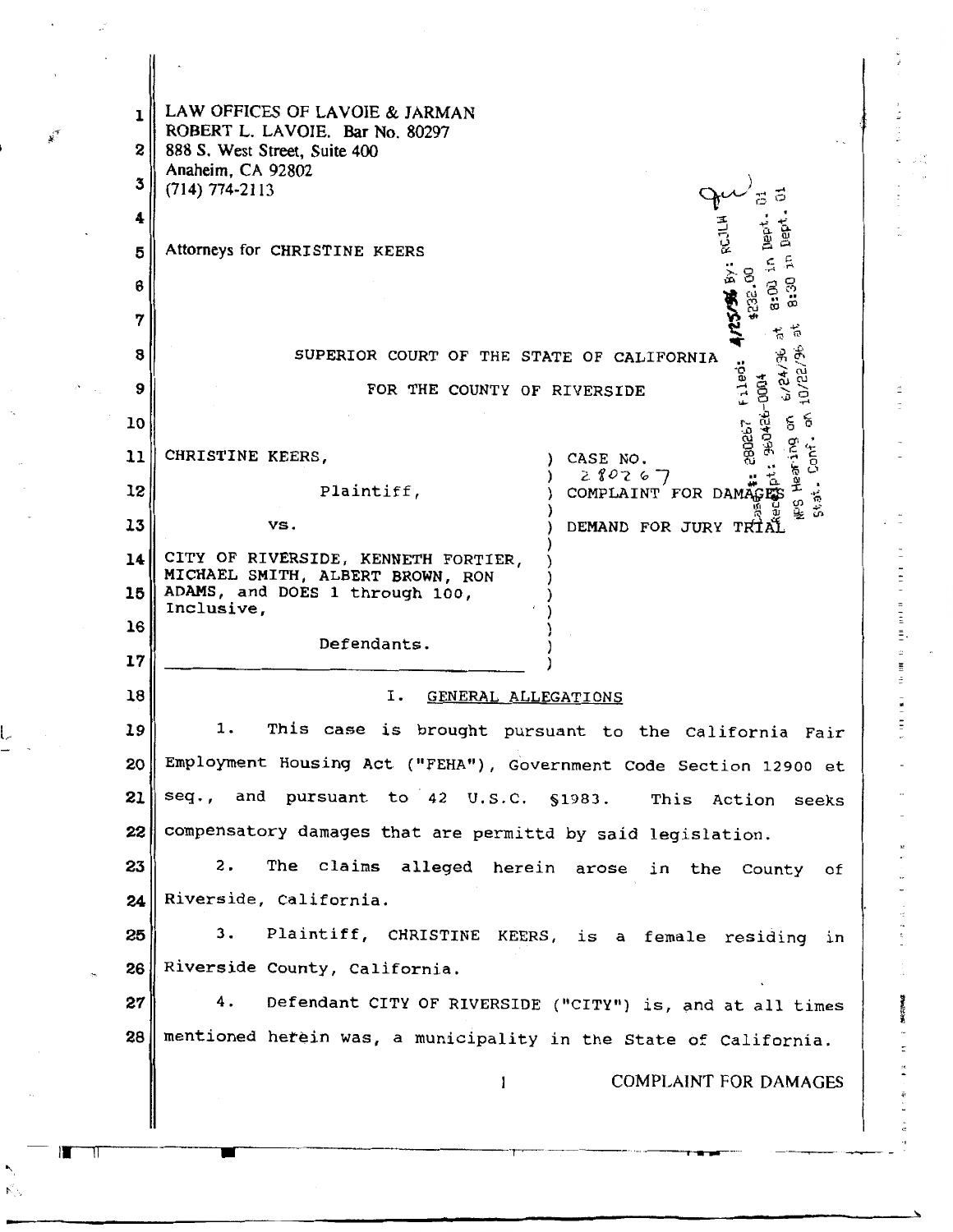1 2 CITY is an entity subject to suit under the FEHA and pursuant to 42 u.s.c. §1983.

3 4 5 6 5. Defendant KENNETH FORTIER ("CHIEF FORTIER") was at all applicable times mentioned herein, the Chief of Police of CITY. As such, he was responsible for the day to day operation of the City's police department.

7 8 9 6. Defendant RON ADAMS ("ADAMS") , was at all times mentioned herein, an employee of CITY and a detective in the City's police department.

10 11 12 13 14 15 16 17 18 19 7. Defendants DOE 1-100 are each responsible in some manner for the injuries and damages alleged herein. The true names and capacities of defendants DOE 1-100, Inclusive, are presently unknown to plaintiff. Plaintiff is informed and believes and therefore alleges on information and belief, that each of them is the agent and servent of the other and is responsible in some manner for the injuries alleged herein. Plaintiff therefore sues Defendants DOE 1- 100, by such fictitious names and will seek leave to amend this complaint to add their true names when the same have been ascertained.

20 21 8. At all times mentioned herein, each individual defendant was acting in the course and scope of his employment.

22 23 24 25 26 27 9. This is a complaint for damages based upon the following facts. CHRISTINE KEERS ( "Keers") was employed by the City of Riverside, in the Riverside Police Department on May 15, 1981. From the commencement of her employment, until her termination, she was subjected to continuous discrimination and harrasment based upon her sex, as follows.

28

---rl II

10. During Keer's first two weeks of employment, she was

2 COMPLAINT FOR DAMAGES

•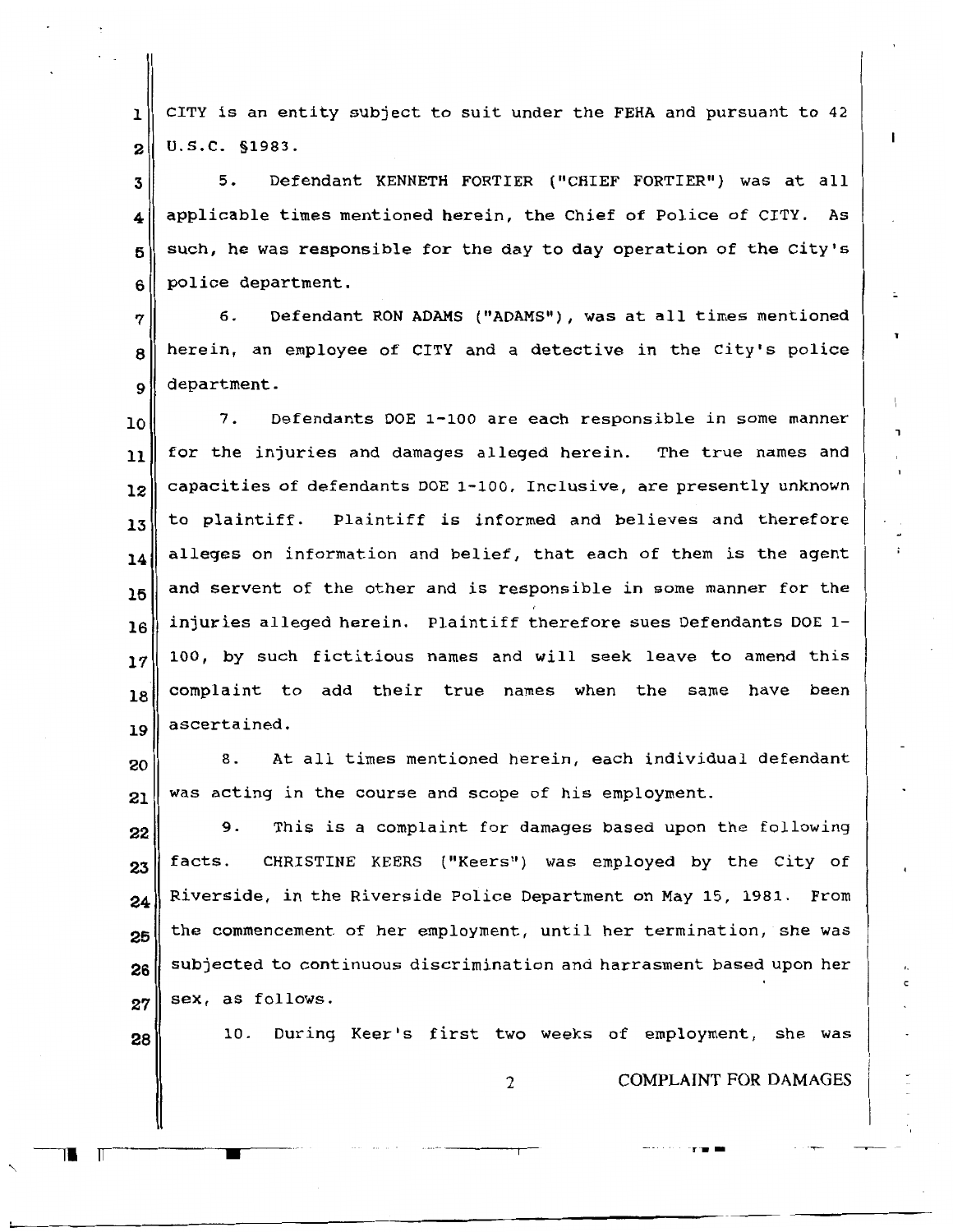$1$  confronted by Sgt. Padelford who, referring to Keers's prior  $2\parallel$  employment at the Riverside County Sheriff's Department, told her,  $\mathbf{3}$  "You looked better in green (referring to the Sheriff's department's 4 uniform), you should have stayed there."

5 6 7 8 9 10 11 12 13 14 11. During roll calls, beginning with the initial roll call and continuing throughout her patrol assignment, Keers was subjected to comments by the male officers which included, "Women cops were like snails. When they get up from their chairs, you can see the wet marks," *and,* "Look, can you see a wet trail from the scoot marks." These statements were made in the presence of sergeants, who were in charge of the roll call, were the offender's immediate supervisor and who did nothing to discourage the discriminatory comments. They were also made in the presence of numerous male officers.

15 16 17 18 12. At several of the initial roll calls, Officer Cook stated· to *Keers,* "Come and scoot across my face." This was said in front of several male officers and on several occasions one or more other female officers.

19 20 21 22 23 24 25 26 27 13. At another roll call, Cook told Keers, "I want to stick my fist up your butt." Ms. Keers, although thoroughly embarrassed by the comment, resorted to pretending that she did not hear such comments, in order to continue to work in the department. In this instance, the comment was made in the presence of numerous other officers who laughed at the comment. Ms. Keers mentioned this to her boyfriend, a Special Agent with the Riverside Police Department at the time, but stressed she did not want to make a formal complaint as her peers would surely ostracize her, so he spoke to Officer  $28$  Cook's partner and close friend, Dave Warr, about the comments and

3 COMPLAINT FOR DAMAGES

•'

I

-·-·- ·····-- -· .. ·--···· ·--··-··-·····--······ .. ~···--·-·--·-·-

 $\blacksquare$ 

~------------------

 $\blacksquare$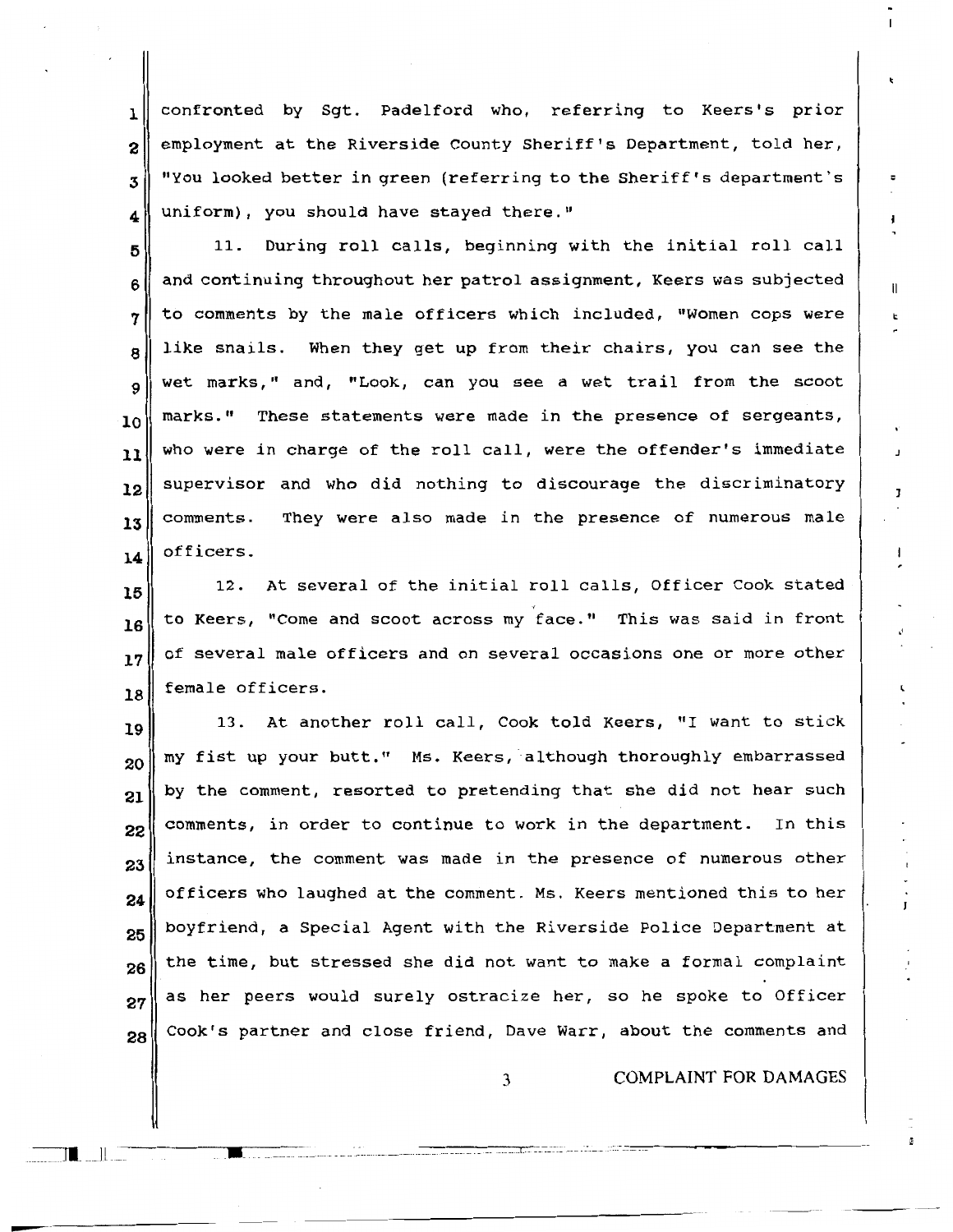$1$  urged him to talk to Officer Cook regarding the comments.

 $2$  14. On numerous occasions, Ms. Keers was placed in a position  $3$  where she had to hear senior officers discuss which female officers  $_4$  "gave the best head." Ms. Keers was also subjected to numerous  $5$  comments about the male officers taking a female civilian employee  $6 \parallel$  in to the parking lot of the station, where they received a "blow"  $7$  job."

 $8$  15. These officers openly discussed the female records clerks  $9 \parallel$  and, specifically, about one who had a "stinky pussy."

 $\begin{array}{ccc} 10 & 16. \end{array}$  On these occasions, in order to avoid retaliation, Ms. Keers would pretend not to hear the comments. However, the officers  $\|12\|$  would on occasion direct comments directly at Ms. Keers, asking questions like, "Chris, is your pussy stinky?" Many of these comments were made by senior officers who encouraged younger officers to participate in order to be one of the boys.

16 17. In one of the incidents, a female officer received a  $17$  canine. The male officers would say in roll call, and in the  $\begin{bmatrix} 18 \end{bmatrix}$  presence of Ms. Keers, that the female canine officer was "fucking  $19$  the dog" when she took him home.

 $20$  18. It was well known that if a female complained, she would  $21$  become an outcast and the situation would only get worse. The men 22 23 24 would treat her more severely, either by increasing their assaults, by ignoring the officer entirely, or by not responding to her requests for assistance in the field.

25 26 27 28 19. During this initial phase, Ms. Keers tried desperately to ignore comments in order to survive her probationary period. She was concerned that if she complained she would be branded a trouble maker and terminated. As many of the comments were made in the

••. •••n•••-m•••• • :·. ••nn• ••• u-•-•o•ou••••m •• •••••••unuon•--····-··---··· J -.::· .. •••••-••• •m•un uU••••••--• ••-

II. ll

COMPLAINT FOR DAMAGES

----~

r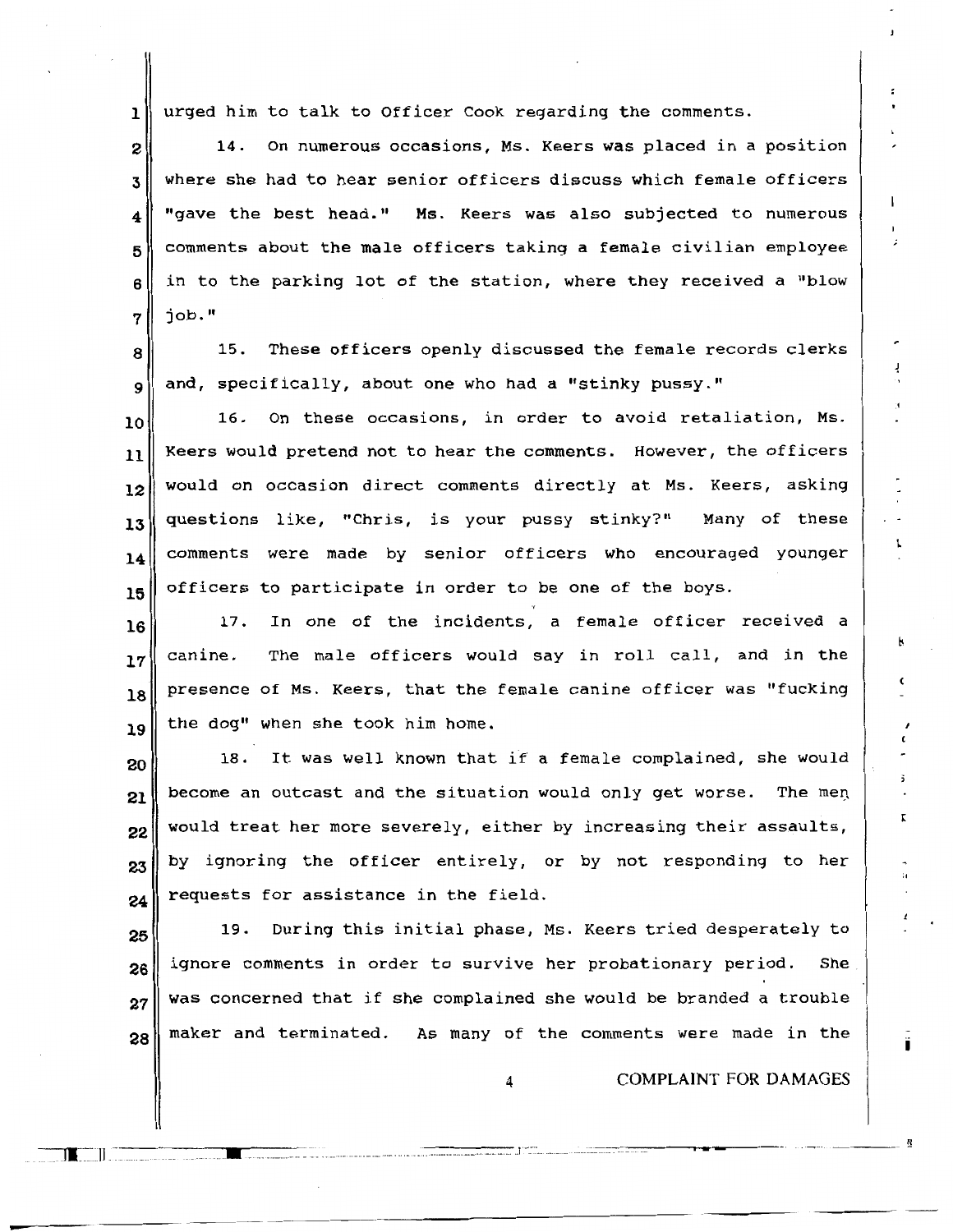$\mathbf{1}$  presence of supervisors who ran the roll calls, Ms. Keers expected  $2 \parallel$  that they would take action without her need to say anything. In  $3 \parallel$  fact, this action was sanctioned by management, as they took no  $_4$  action to stop it, and many times would join in, with smiles or  $5$  laughter. It soon became apparent that any complaint would not be  $6 \parallel$  met with discipline against the offending officers, and worse, any  $7 \parallel$  discipline given an officer would be minimal and only result in more  $\mathbf{g}$  retaliation against Ms. Keers.

 $\|\cdot\|$  20. During this probationary period, Ms Keers was told by  $\begin{bmatrix} 10 \end{bmatrix}$  several officers that they would not have a woman back them up on 11 12 any calls merely because they were females. These comments were made by both younger officers and by supervising officers.

13 14 15 16 21. These officers referred to the women officers as the "pussy platoon" or the "snail detail." During one roll call the supervisor, Sergeant Carl Weber, referred to two other female officers, who prior to this roll call had been partners in the same  $17$  car, as the "cunt car" and separated them. This comment was made in 18 19 20 the presence of Ms. Keers who was assigned to a one person car at the time, but was hoping to gain a two person assignment with one of the other female officers on this platoon as all the females sought  $21$  refuge from these assaults in pairs.

 $22$ <sup> $\parallel$ </sup> 22. Whenever Ms. Keers met any male officer for lunch, the 23 24 25 26 27 28 other officers insinuated that since she was having lunch with him, she must be sleeping with him. This comment was made by officers clicking their microphones. The "click" is a manner of expressing laughter while at the same time, it could not be traced to any particular officer, however, its meaning was clear and specifically targeted Ms. Keers.

5 COMPLAINT FOR DAMAGES

 $\mathbf{I}$ 

 $1$  ...  $1$  ...

.......... \_ .......... .

-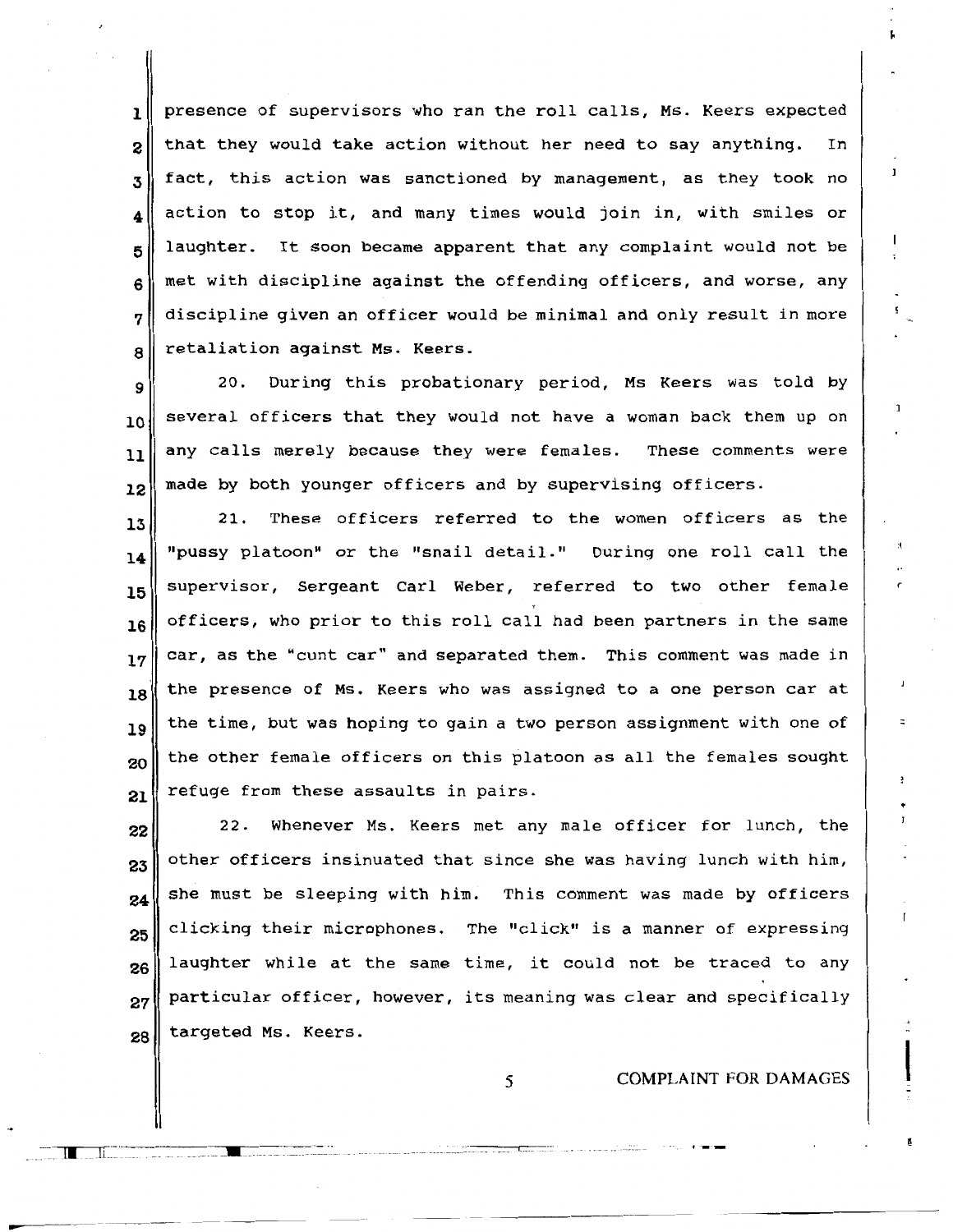1 2 3 **4**  5 6 23. While in training, Keers was told by a female training officer that women had to prove themselves twice as much as the males. Ms. Keers learned by watching this officer's manner of ignoring comments and learned that you have to ignore the comments in hopes that they would eventually cease or no one would associate with you.

7 8 9 10 **11**  24. In 1983, Ms Keers learned that, "Chris Keers, what a bitch," had been scratched on the bathroom wall of the male locker room at the police station. She complained to a Lieutenant who had it removed. Ms. Keers learned that it reappeared one week later with the epithet that Ms. Keers was a "whore."

12 25. Ms. Keers sat in roll calls where comments were made about  $\mathbf{13}$  her breasts and about other women being "hose monsters." Ms. Keers  $\mathbf{14}$  had to listen to comments about what a good "blow job" a certain 15 16 17 18 19 20 woman officer gives, and comments that the officer would "fuck anyone who would buy her a drink." This woman officer was a close friend of Ms. Keers and, like Ms. Keers, a young officer trying to be a good and professional officer in a hostile environment. Ms. Keers knew that these remarks concerning her friend were not true and were said only to demoralize and discredit female officers.

21 26. On one occasion, when a sergeant was promoted, Ms. Keers  $22$  was the only female officer on the swing shift watch. After roll  $23\parallel$  call started, Ms. Keers was surprised when an unannounced  $24$  pornographic video tape was shown in his honor. Ms. Keers was so 25 26 27 28 embarrassed that she put her head down on the desk in an effort to avoid viewing the film. However, the male officers began making comments like, "Hey Keers look, can you do that?" Eventually, Keers got up and left the roll call room. Shortly afterwards, the watch

6 COMPLAINT FOR DAMAGES

c

• -····----··- -·······-···--···-. \_\_\_ .} \_\_\_\_\_\_\_\_ ·-·-·. --~=="""=-\_,\_.,\_ --=--\_,..,\_ -=-\_..,.. \_\_ .., \_\_\_\_ ~ ·--~

**\_\_ ll \_**\_ ll ....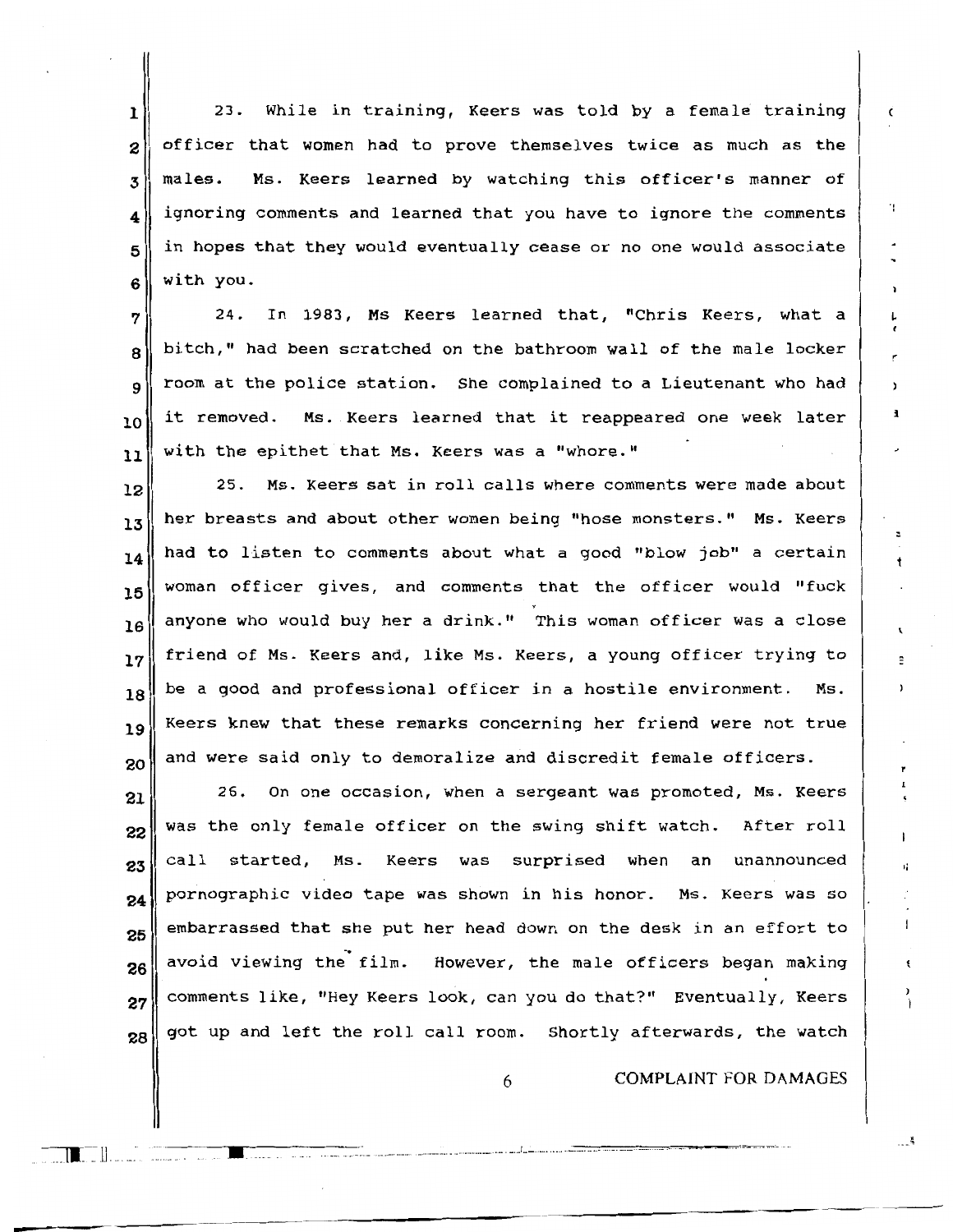commander, Lieutenant Dave Cunradi, who was present during the  $\mathbf{1}$ video, approached Ms. Keers and said "I'm sorry you had to see that,  $\overline{2}$ I didn't think about you being in the room."  $\overline{\mathbf{3}}$ 

Beginning in 1981, while in her probationary period, and 27.  $\ddot{\textbf{4}}$ culminating in 1985, there was an incident of harassment by her male 5 supervising officer. He brought Ms. Keers wine and flowers to work. 6 He would set up pretextual meetings with Ms. Keers at El HiHo and 7 Magnolia Streets and the airport which were dark places, by calling 8 for a supervisorial meeting over the police radio under the guise 9 that it was police business. He would make advances toward Ms. 10 Keers. Ms. Keers objected, indicating that she should be doing her 11 He would respond that he was just trying to make her patrol job. 12 feel welcome in the department. Ms. Keers repeatedly told this 13 officer that she did not want to meet unless it was in fact police 14 He would become agitated and insist on the meetings. business. 15 When she told this officer that her peers were talking about it, 16 clicking their radios, and that Keers felt like he was singling her 17 out for personal attention, the supervisor responded, "Let me worry 18 about those guys, I'm the sergeant." On another occasion, Ms. Keers 19 was involved in a pursuit. After the pursuit ended and at the scene 20 of the arrest of the suspects, this sergeant put his arms around Ms. 21 Keers, saying, "good job." Ms. Keers jerked away. A fellow male 22 officer, who witnessed this unusual display by a supervisor, made 23 the comment, "Gee, the sergeant didn't give me a hug and it was my 24 pursuit!" 25

28. Later this supervisor approached Ms. Keers and requested 26 that she meet him for coffee, however, Keers declined. Later that 27 day, while Keers was in route to a meeting with a school official 28

 $\overline{7}$ 

**COMPLAINT FOR DAMAGES** 

1

Π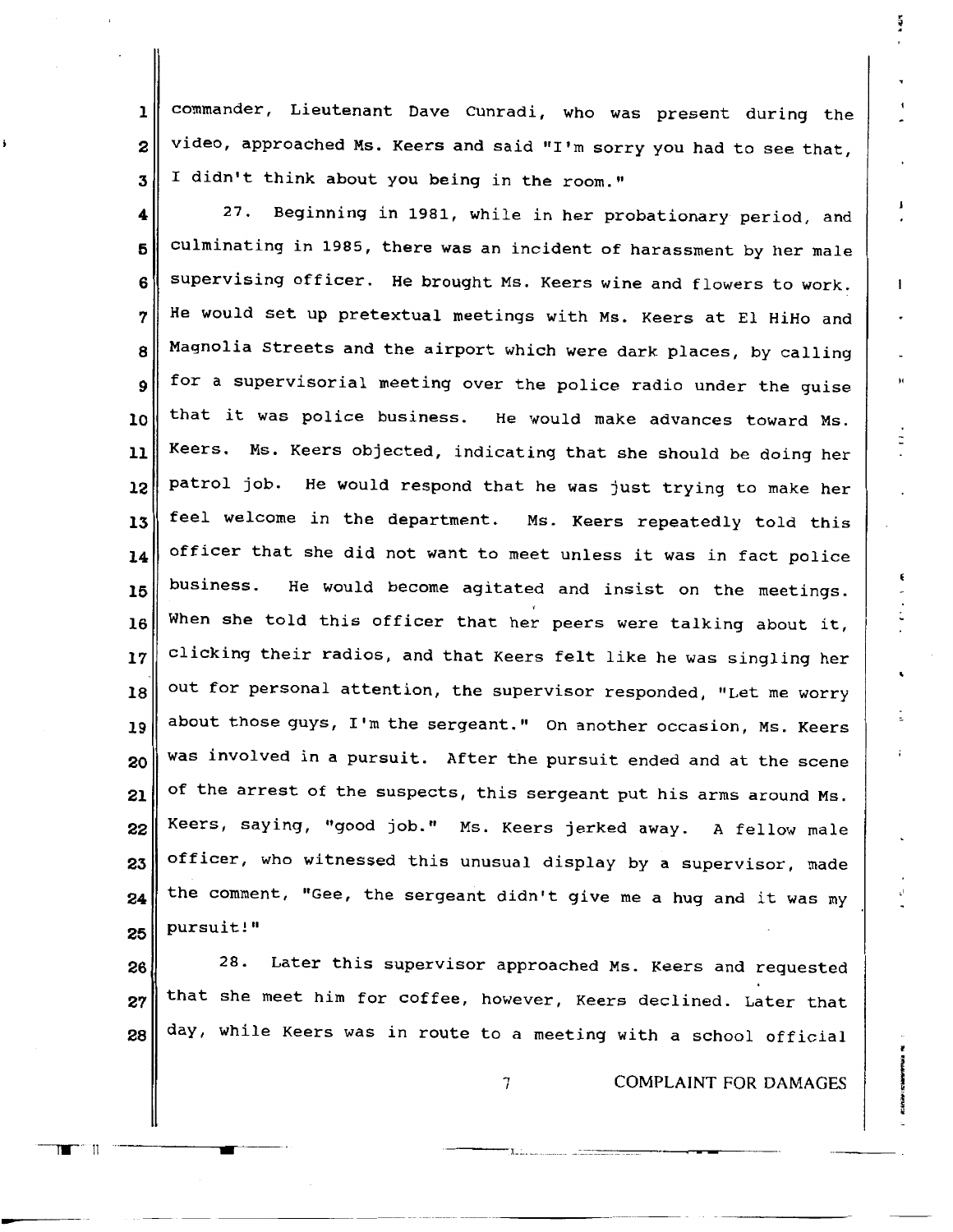$\mathbf{1}$  under a liaison program which was her current assignment, a call 2 3 4 5 6 7 8 9 10 11 12 13 14 15 16 17 18 19 20 21 22 came across the police radio of a man with a gun across the street from the school. As she was on scene when the call came out, she assisted the assigned officers by stabilizing the situation until they arrived. This was a standard and expected police practice. After the assigned officer had obtained information from Ms. Keers and she was about to clear and continue on to the school meeting, Sergeant Laird arrived and immediately began screaming at Officer Keers in the presence of the other officers. He concluded with, "You were here first, you handle this call" and, then, he left the scene without giving her an opportunity to respond. This was not common practice or procedure. Typically, as a non-patrol officer, her job under such circumstances was to stabilize the situation and wait for the assigned patrol officers to arrive and handle the call. Ms. Keers was so upset by the supervisor's actions, officer Avila, to whom the call was assigned, said to Ms. Keers, "It's my call I'll handle it." Ms. Keers, uncertain whether this would be proper or not, called to Sergeant Laird on the radio and informed him that officer Avila preferred to handle the call as he was the assigned officer and asked him "if he had given her a direct order to handle the call?" Sergeant Laird responded, "It could be, however, if you want to meet me at Shammel park we can discuss it."

23 24 25 26 27 29. Due to the severity of this incident, Ms. Keers filed a formal complaint against Sergeant Laird. The incident was investigated and Sergeant Laird was disciplined with 30 days off without pay and placed on probation for this conduct. However, the discipline was immediately set aside.

28

II :n \_

 $\blacksquare$ 

30. In another incident, in 1986, Ms. Keers and another woman

8 COMPLAINT FOR DAMAGES

, .. - .... -u .. -.... u-..... -..... -. r, .. -.... ••••'"' •'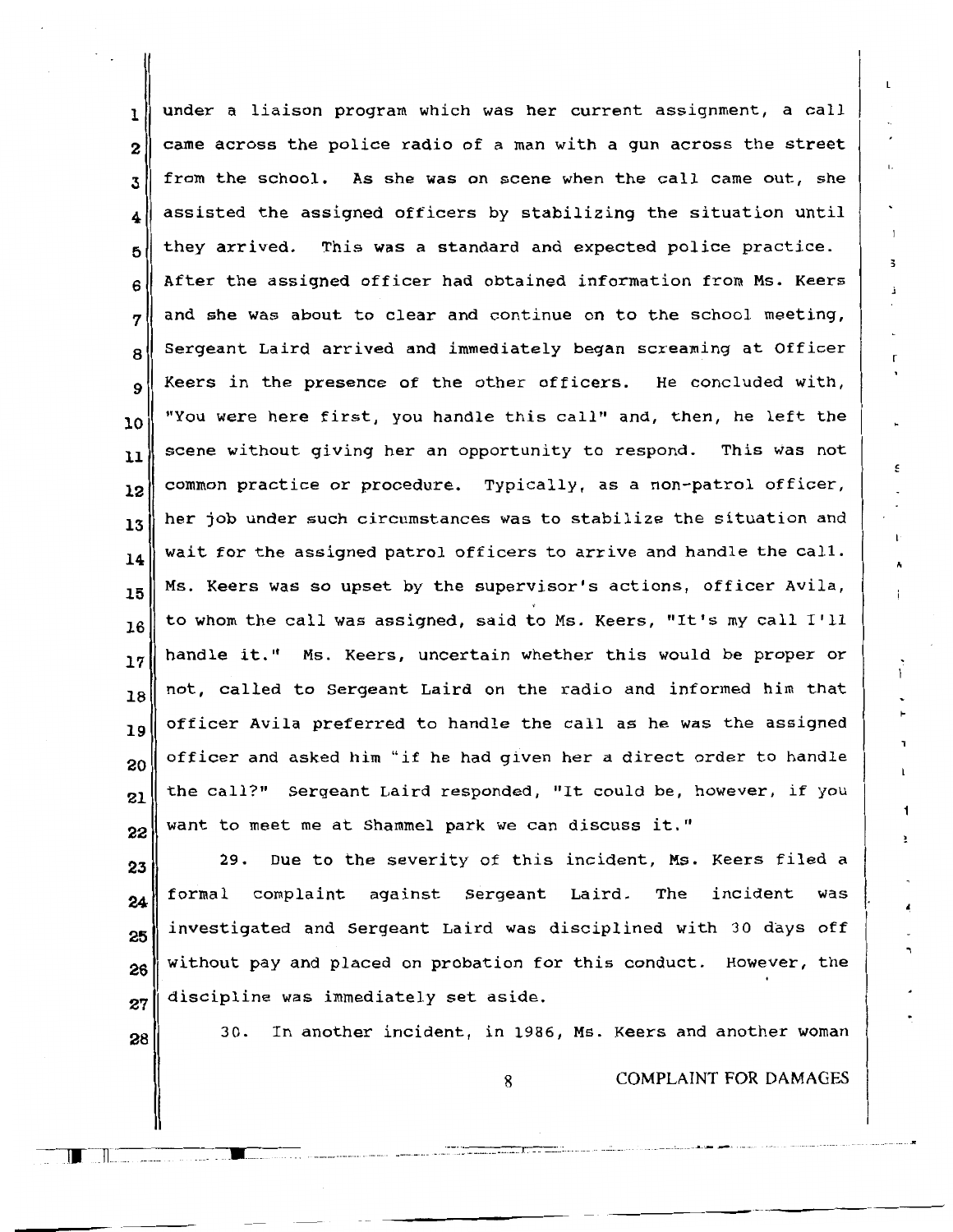$_1\parallel$  officer were beat partners in one officer cars on the east side of  $2\parallel$  town. Dispatch assigned a call to the other female officer with Ms. Keers to backup. A male sergeant, however, came on the radio and  $_4\parallel$  said, "cancel one of the female officers and send a male officer." This radio conversation was followed by the customary radio clicking. Ms. Keers responded to the scene and demanded to know why this had been done. The male sergeant told her that the call,  $\parallel$  "needed a man." Ms. Keers told the sergeant that this call did not 9 need a man anymore than any other call they had handled. She  $_{10}$  emphasized that female officers receive the same training as male officers and are not only expected to carry their own weight, but want to and are qualified to do so. Ms. Keers told the sergeant that his countermanding of the assignment on the air was  $_1$ 4 inappropriate as well as embarrassing to her and all female officers. Ms. Keers and the other female officer demanded an apology from the sergeant over the air, undoing as much as could be expected, his error. The supervising officer acknowledged he had made an error and said he would correct it over the air. The sergeant then drove away and said over the radio, "I'll be 10-8 (back in service) assist the stranded female officers", with no apology forthcoming. When this incident was brought to the captain's attention, he refused to have the sergeant apologize or to take any action against him, saying only, "such an action is within the sergeant's prerogative." Without the required support from management, it was difficult'for Ms. Keers and other women officers to command the respect needed to perform their jobs.

 31. In 1987, Ms. Keers was promoted to detective. At that time, posted on a department memo and taped on the elevator wall,

 $\mathbb{L}^{\mathbb{L}}$ 

-

COMPLAINT FOR DAMAGES

I•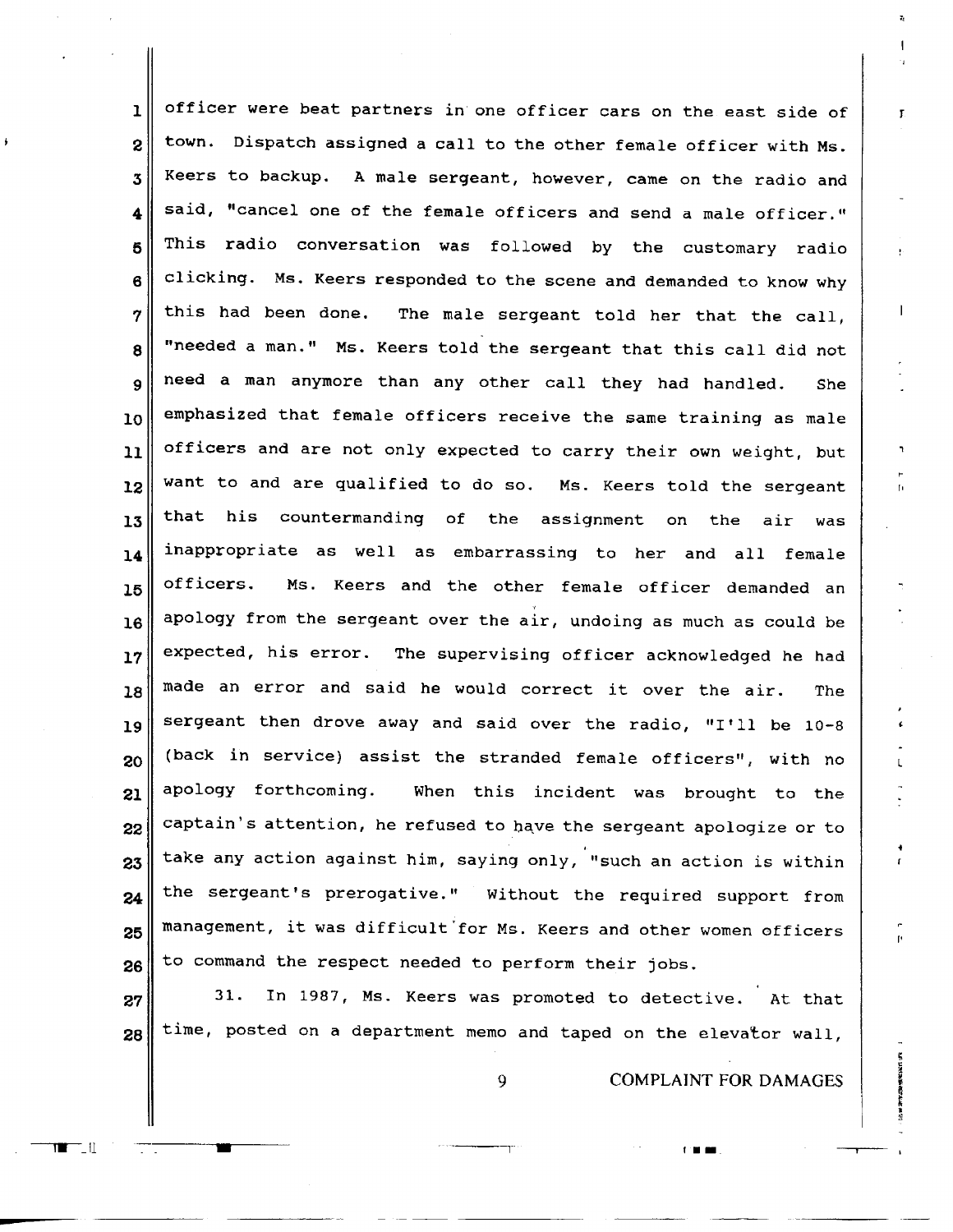$1$  was the statement that Captain Hall, who was Ms. Keers's commander,  $2\parallel$  was "in Keers's pants" and that is why she was promoted. Another  $3$  female officer attempted to remove the posting, however, she was  $_4\parallel$  stopped by another male officer who said, "leave it up, it's true!"  $5$  Keers complained to the chief who merely replied, "hang in there."  $6$  Subsequently, Ms. Keers' name reappeared on the men's bathroom wall  $7 \parallel$  with the epithet, "Chris Keers, What a Bitch." Ms. Keers complained  $8 \parallel$  of this to her supervisor, however, the epithet continually  $q \parallel$  reappeared on the wall for two more years.

 $\begin{array}{ll} 10 \ 32. & \text{Concurrently, several other flyers went up on the elevator.} \end{array}$  $11$  walls, including a diagram of a stick figure and a fat man between  $\|12\|$  its legs. The fat man represented the captain under whose command  $13$  Ms. Keers was promoted. The stick figure was Ms. Keers. The 14 drawing was labeled with names.

15 16 17 33. Two days after the promotion, a male officer yelled down the hallway to Ms. Keers for all to hear, "Is it true how you got promoted."

18 34. During her entire tenure at the department, Ms. Keers had  $\|\mathbf{a}\|$  a single, ongoing relationship with a male officer of the same  $_{20}\parallel$  department. She steadfastly avoided suggested relationships with  $21$  other officers employed at the department. Accordingly, she was  $22$  branded a lesbian by the male officers because she did not respond 23 24 to their advances. The other women officers were determined by the male officers to be her lesbian lovers.

25 26 27 35. In 1987, Ms. Keers took a couple of days off from work. During roll call, a comment was made that Keers had taken off from work because she had AIDS. When Keers learned of this, she  $28\parallel$  complained to the tieutenant that this conduct was wrong, that the

---- -----------

for  $\mathbf{m}$ 

10 **COMPLAINT FOR DAMAGES** 

'l

¥

<sup>r</sup>•-=·--·-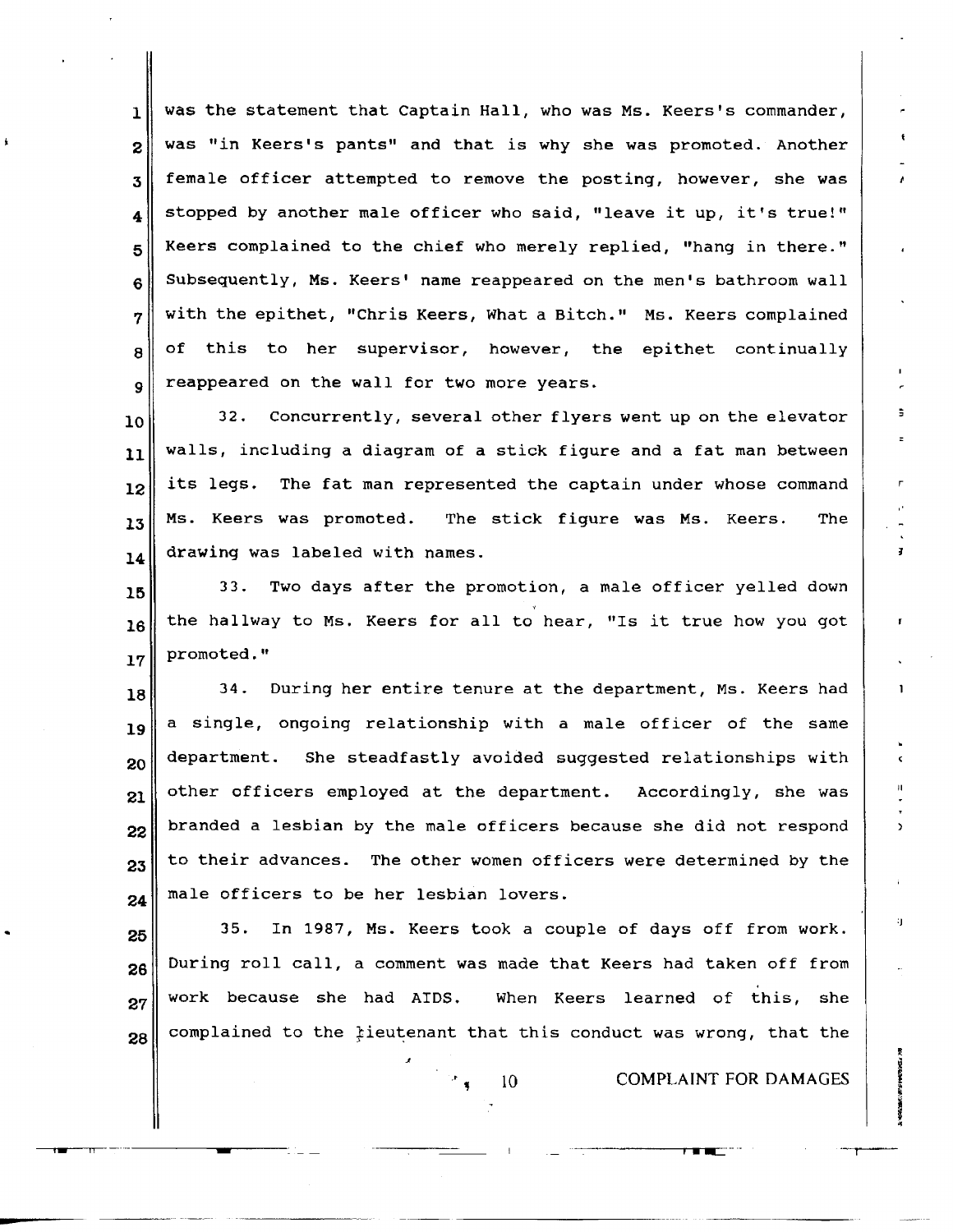$\mathbf{1}$  officers should not be permitted to make such comments and that they  $2\parallel$  are in violation of department policy. The lieutenant responded  $\mathbf{3}$  that he could do nothing about it, that men will talk and the worst 4 5 thing for Keers to do is to confront them on it. He told Keers to, "hang in there, it will get better."

6 7 8 9 10 36. As the only female detective Ms. Keers, who was handling twice as many cases as the next closest detective, was advised by her supervisor, Sergeant Mackey, when she brought this to his attention with supporting documentation, that she "needed to develop a thick skin if she intended to last as a detective." He then  $\mathbf{u}_1$  announced to everyone in the room that Keers "was in a bad mood  $\mathbf{h}$  because she had been given work to do and that she thinks she is 13 special and doesn't have to do the same as everyone else."

14 15 16 17 37. On another occasion, a detective, Dennis Macula, was telling a fellow officer about Ms. Keers sexual preference. Later the detective heard that Keers had been advised of the comments and he came to Ms. Keers and apologized.

18 19 20 38. As time passed, Keers, now a seasoned officer, attempted to defend herself, however, all the attempts failed and the attacks on her only became worse as a result.

21 22 23 24 25 39. In 1989, when Keers yawned in the bay, Detective Ron Adams commented "Look her mouth is open, she must be trying to get promoted". This was said in the presence of some of the detectives in the detail and the sergeant, Michael Smith, who just grinned in acknowledgment of the comment.

26 27 28 40. While in the Detective bureau, Keers received several messages on her voice mail at work with a male saying things like "Bitch, you are going to die", and "Bitch" and then hanging up.

~~---..---\_-\_\_ -\_\_ --\_-\_\_\_\_\_ - \_\_\_\_\_\_\_\_\_\_\_\_\_\_\_\_\_\_\_ ---------------· ---------------- \_\_\_\_\_\_\_\_\_\_\_\_ -::r\_·: \_\_\_\_\_\_\_\_\_\_\_\_\_ \_

 $\overline{\phantom{a}}$ 

II COMPLAINT FOR DAMAGES

E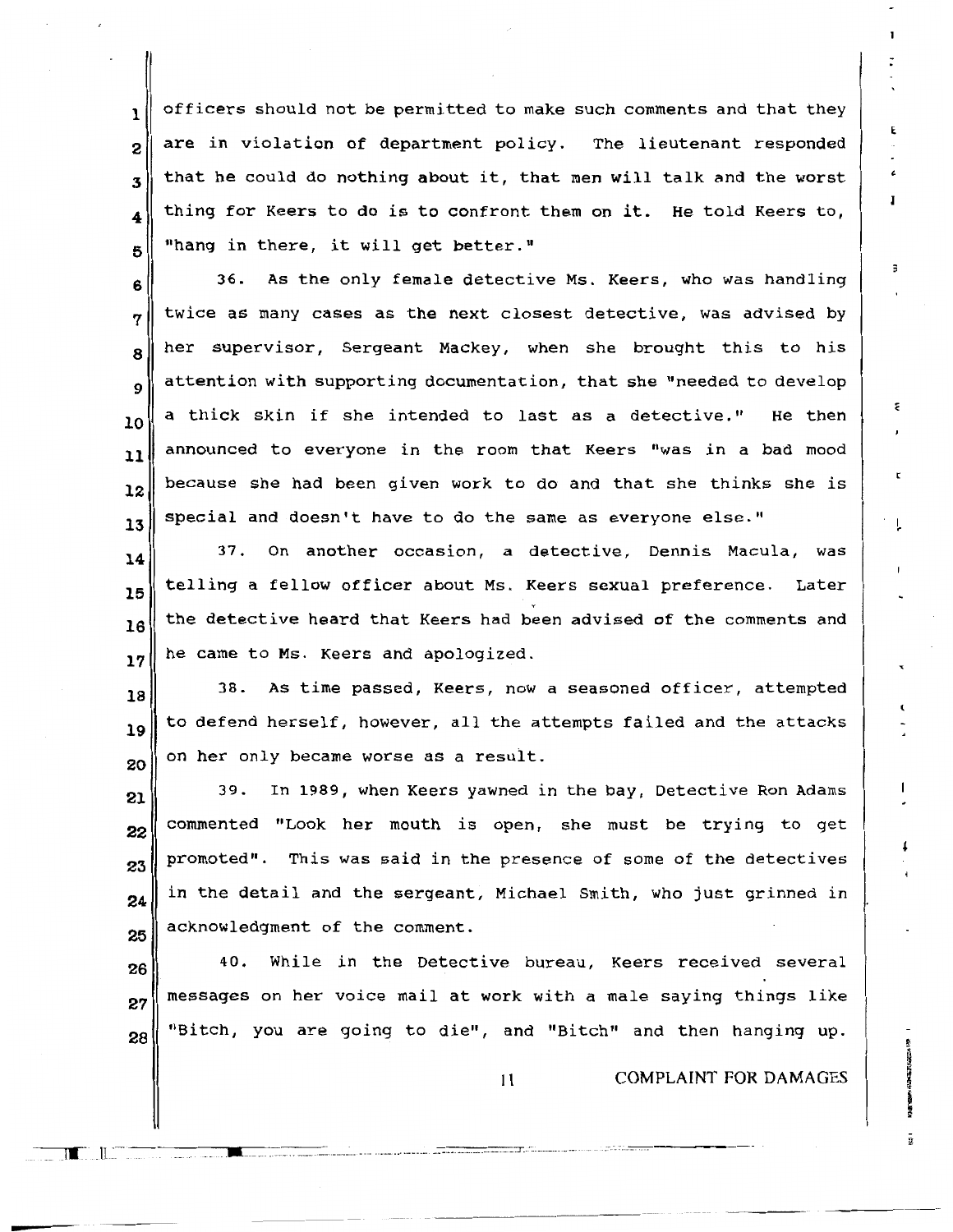1 These occurrences were during promotional procedures.

 41. In 1990, Keers was confronted by a sergeant and told that a person of higher rank had informed him that Keers and another  $_4$  female officer, Kathy Myerchen, were spending too much time having coffee in the mornings. However, there was no mention of the fact that four male officers were also having coffee during the same  $7 \parallel$  periods and sitting at the same table.

 $\begin{array}{c|cccccc}\n8 & 42. & \text{In} & 1990, & \text{Sergeant} & \text{Mackey} & \text{told} & \text{the persons team a male}\n\end{array}$  $9 \parallel$  officer and Keers were teamed on a prostitute case because the male  $10$  officer knew the prostitutes and "Keers was one."

 43. In 1992, a male detective complained that he did not want  $\|2\|$  to work a particular beat because it was too busy. Consequently, and without discussing it with Detective Keers, she was reassigned to the busier beat and he was given her beat. When Ms. Keers complained she was told to, "shut up and do what she was told."

 $\|16\|$  44. In 1992, there was a discussion with several detectives  $17$  regarding another detective's wife taking a Sergeant's test at  $\begin{array}{|l|} 18\end{array}$  Corona Police Department. Keers indicated that she wished her well. 19 At this point Keers was told by the male Sergeant, "then go to 20 21 22 23 Corona if you want to get promoted". Keers inquired "why would I want to go to Corona to get promoted?". The sergeant said "if you ever want to get promoted, you'll have to, "cause you'll not see it here."

24 25 26 27 28 45. In 1992, during a homicide unit meeting, a question was asked by Sergeant Mackey about a sailors knot being used· in the Hector Herredia murder case. Keers attempted to answer the question by saying that sailor knots are not being taught to new recruits in the navy. Sergeant Mackey asked how she knew this and she started to

 $\Box$  . July , and the set of the set of the set of the set of the set of the set of the set of the set of the set of the set of the set of the set of the set of the set of the set of the set of the set of the set of the s

12 **COMPLAINT FOR DAMAGES** 

5

Е

п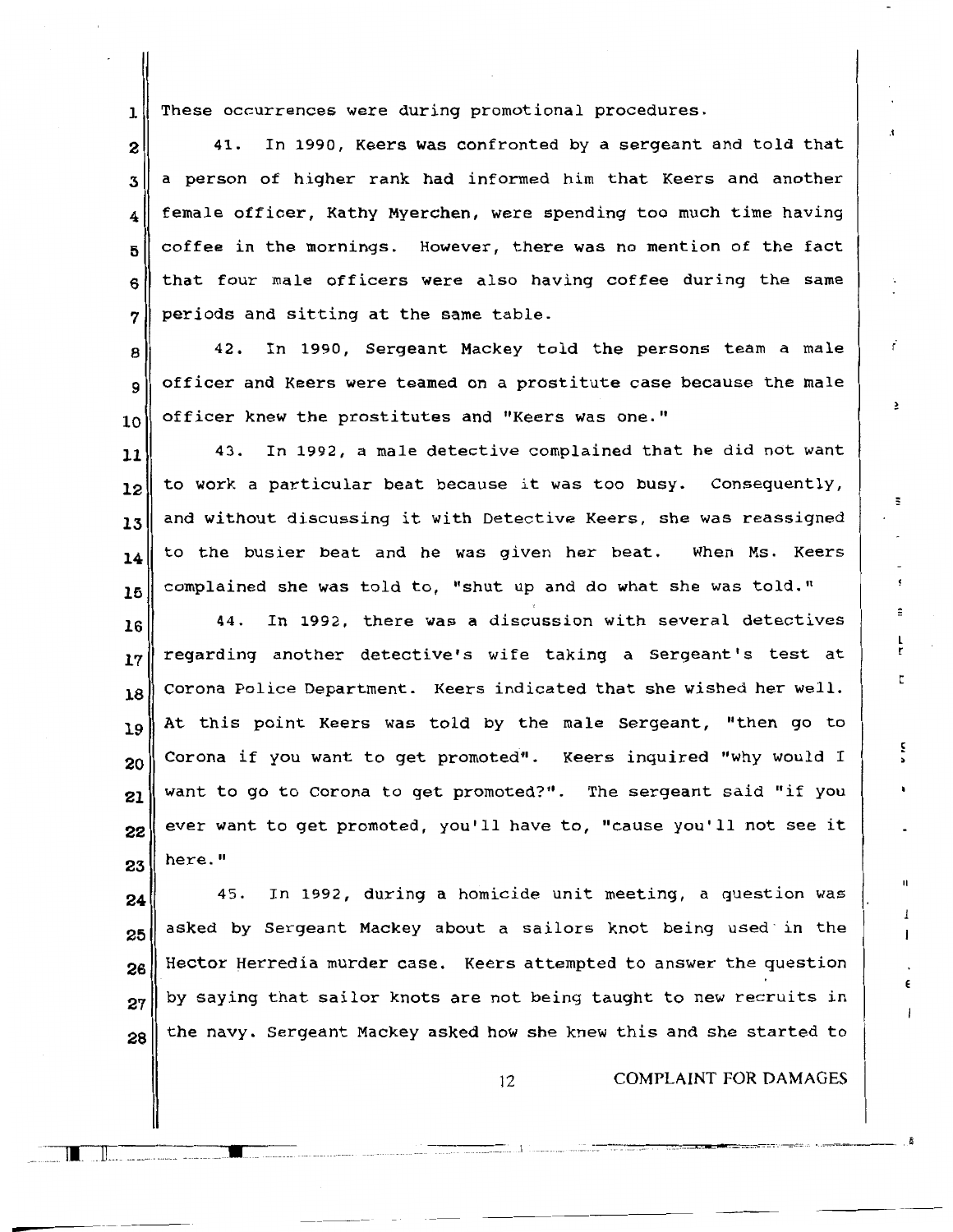$1$  explain that her son had recently gone through Navy recruit  $2$  training, at which time, Detective Adams said, "Because she is doing  $3$  the seventh fleet." There was a great deal of laughter as a result of the comment. Keers was embarrassed and left the room. After she 5 6 7 8 9 10 11 12 13 14 15 16 17 18 19 20 21 22 left the meeting, Detective Keith Kensinger said, "That's why we shouldn't have women working here." Shortly thereafter, Detective Adams followed her into the hallway and said, "I was just kidding I was just trying to get a laugh." Keers informed him she did not appreciate being the brunt of his jokes. The Sergeant subsequently contacted Ms. Keers and asked what she wanted him to do regarding this incident. She informed the sergeant that she felt the officer should be told that what he had done was not right, that she would like him to apologize and informed that it better not happen again. The sergeant called the officer in the room with Keers and said, "Now tell me Chris (Keers), what do you want me to do to him?" Ms. Keers was intimidated by this confrontation with this officer and the teaming of the two men against her. She responded that she only wanted to be treated professionally and as an equal. After the incident, Detective Adams did not speak to Keers for more than three months and attempted to enlist the other detectives to side with him in alienating her. As a result of this effort some of the detectives in the unit gave Keers the cold shoulder as well.

23 24 25 26 46. In January, 1993, Keers was called into the lieutenant's office. The lieutenant said that there was a misunderstanding due to a telephone being left off the hook. The unit secretary had overheard a male officer make numerous remarks about the women  $27$  officers in the department. These comments included a reference to  $28$ a particular woman as, "just a brood mare," stating that, "women do

13 **COMPLAINT FOR DAMAGES** 

L

1

. - .... -- \_\_\_\_\_\_ : \_\_\_\_\_\_\_\_\_ L ... -- \_\_\_\_\_\_\_\_ :::::...... . . --·-·· ---·-·- -· -·· .. .

 $\mathbf{L}$ 

---•-- .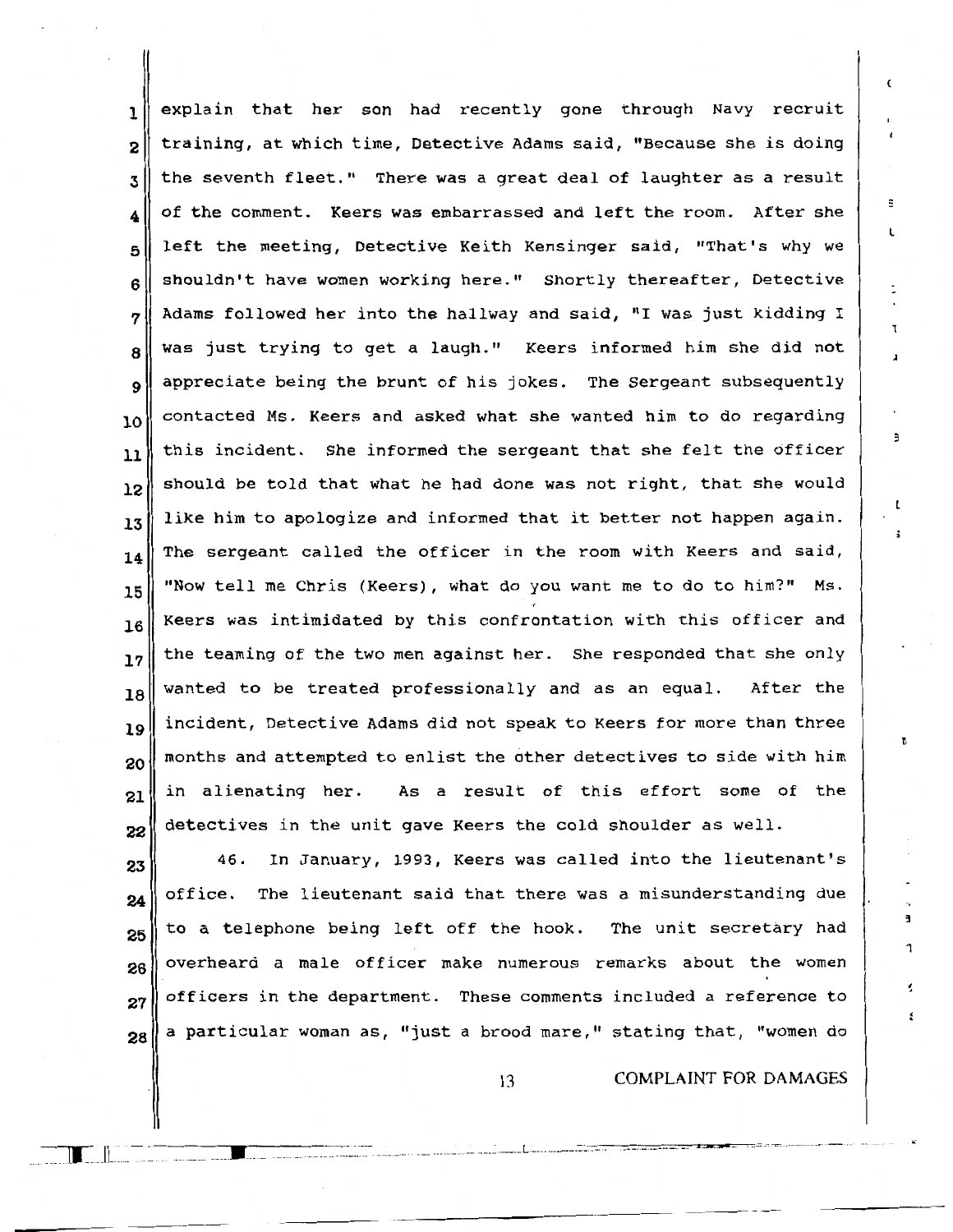1 || not know their place," and that the officer "could not think of a  $2\parallel$  one worth her salt." These comments also included a reference to  $3$  the time when Ms. Keers and Officer Kathy Myerchen were dispatched  $_4\parallel$  to a call in which the supervisor cancelled Ms. Keers in order to  $5$  send a male officer. This was followed by several more derogatory  $6$  comments about Ms. Keers and Ms. Myerchen. The secretary was  $7$  offended, hung up the phone, reported the incident, and requested  $8$  the rest of the day off. Instead of taking appropriate action 9 against the offending officers, Ms. Keers was told by the lieutenant  $_{10}$  not to talk to the secretary about the incident as it would only  $11$  upset her more.

 $\|12\|$  47. Throughout her career as a detective, Ms. Keers was  $13$  falsely accused of sleeping with her unit partners. It made no  $\mathbf{14}$  difference who it was. When Ms. Keers' partner denied the comments,  $\begin{array}{|c|c|c|c|c|}\hline \texttt{the} & \texttt{denials} & \texttt{were} & \texttt{met} & \texttt{white} \\\hline \end{array}$ 

 $\begin{array}{ccc} 16 \end{array}$  48. In 1989, Keers began testing for Sergeant. She was the  $17$  only woman on the list and was passed over for promotion several  $\begin{bmatrix} 18 \end{bmatrix}$  times. Keers filed a grievance with the City and the Police 19 Department. Chief Richardson called Keers into his office and in 20 21 the presence of Randy Eggleston, the Union representative, stated that he agreed that women needed to be promoted, and that although  $_{22}\parallel$  he could not undo the most recent promotions, Keers would most 23 24 25 26 27 28 likely be promoted. However, no promotion resulted. When a male officer with less time and grade, less experience, and who had received discipline in the past where Keers had not, was promoted to Sergeant, Keers asked Chief Richardson why he was promoted ahead of her. Chief Richardson said that, "he owed it to him for his faithfulness."

14 COMPLAINT FOR DAMAGES

f

I,

Ţ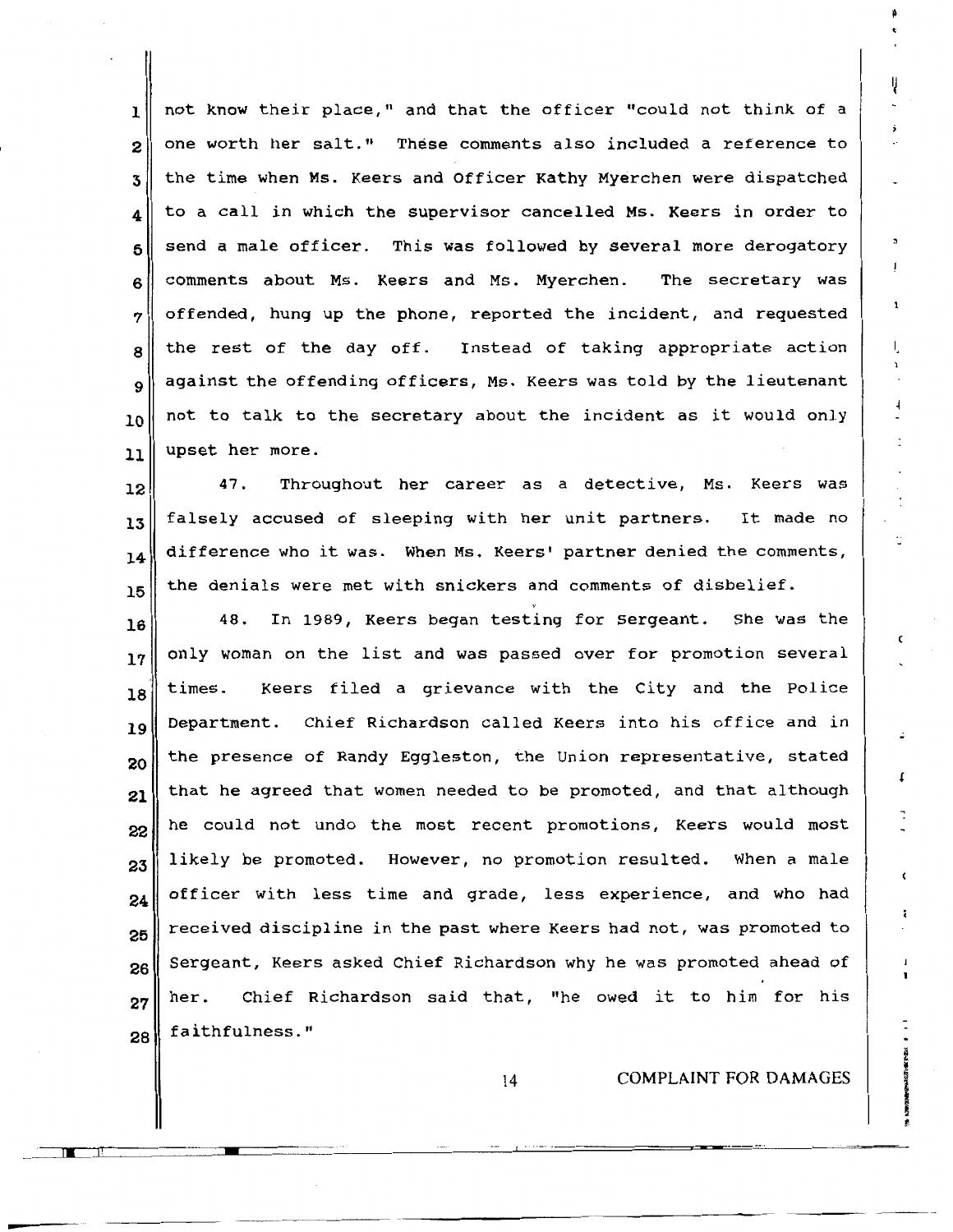$\begin{array}{c|cccccc}\n 1 & 49. & \text{Keers} & \text{grievance} & \text{was still in effect when Richardson's}\n\end{array}$ 2 replacement, *Chief* Fortier, was hired. Several positions became  $3$  available due to forced retirements by the Chief. Keers was  $_4$  contacted by a male captain and told that the new chief did not like 5 6 7 8 9 10 11 12 13 grievances. He stated that the chief said if Keers wanted to be promoted, she needed to drop her grievance. Keers asked what guarantees she would have that she would be promoted if she dropped her grievance. The Captain replied that there were five Sergeant promotions coming up and Keers would get one of those. Keers was told to think it over and let the captain know. Keers thought about it and then went back to the captain and told him that based upon his representation that she would be promoted, she would drop her grievance.

14 15 16 17 18 19 20 50. The following month several promotions were made. Contrary to the captain's promise, Keers was not promoted. *Keers*  asked the captain what happened to her promotion. She was told that there were more promotions coming, to be patient. Keers waited until several other people were promoted, and again Keers was not. Keers then approached the captain and asked if anyone else was present with him and the Chief when the *Chief* told him to approach  $21$  Keers to drop the grievance. The captain said "Let me think about  $22$  that and I'll let you know." Keers waited approximately one week 23 24 25 and not having heard from the captain, she drafted a memo to the Chief asking why he sent the Captain to her to drop her grievance if he had no intention of promoting her.

26 27 28 51. Approximately 20 minutes after dropping the letter off at the Chief's office, Keers was informed that the Chief wanted to see her at 2:00 p.m. Keers immediately contacted Randy Eggleston and

---- \_\_\_ JW ... \_\.L.\_ \_\_ ------ ---·-------------------. -•-- ------------------------ (.\_.\_ ..... \_\_.. .. ----:-. ---··--· \_\_\_ ...

15 COMPLAINT FOR DAMAGES

I'

ŀ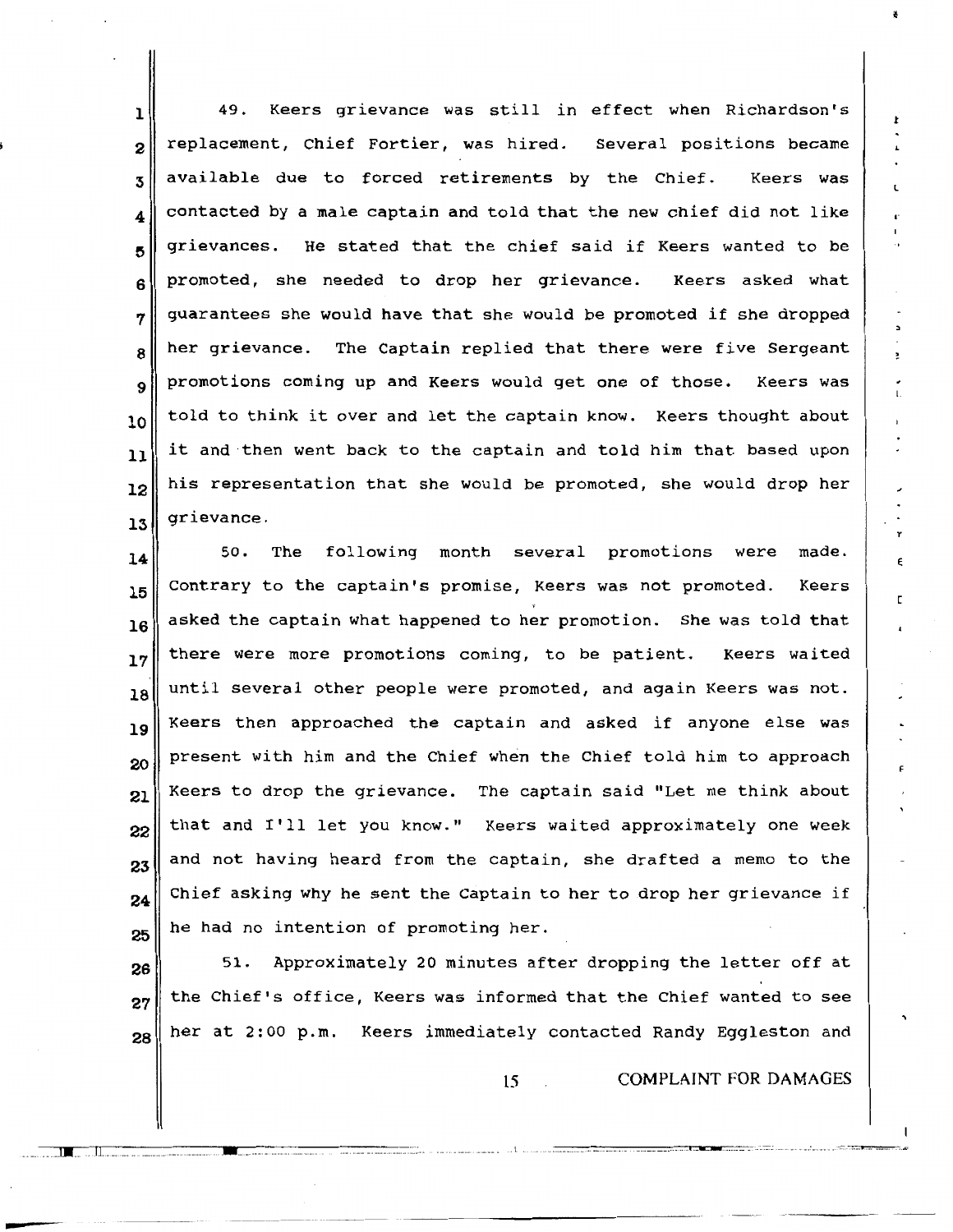$1$  requested that he join her in the meeting. At approximately 2:00 2 3 4 5 p.m., while Keers and Eggleston were sitting in the waiting area, a Captain approached them and told Keers that she did not need a representative with her. She stated that she would prefer that he go in with her.

6 7 8 9 10 ll 52. At the meeting, Chief Fortier said he would not be bullied or threatened into promoting anyone. Keers stated that there was nothing in her memo that was threatening, she merely wanted to know why this took place. Chier Fortier told Keers that he did not believe she could win a grievance on not being promoted, and Eggleston said "Oh we don't plan on filing that, we believe we have  $\|12\|$  a law suit for unfair labor practices". The Chief said, "Yea you  $13$  do, however, there are several promotions coming up and you're at 14 15 16 the top of the list where you have always been, now I am not trying to talk you out of filing a law suit, I just want to let you know there are these promotions coming up."

17 18 19 20 21 22 53. Throughout Ms. Keers' career, she was subjected to "jokes" and innuendo of a sexual nature or in some way derogatory to women. Often these were in the form of cartoons or objects placed on her desk, or posted in the elevator for all to see. Attached hereto collectively as Exhibit "A" are examples of materials placed upon Ms. Keers' desk and posted in the elevator.

23 24 25 26 27 28 54. On July 8, 1994 Keers was promoted to Sergeant. Shortly thereafter, Keers was informed that an internal affairs investigation was being done. The promotion was a subterfuge in an attempt by the City to assert that it in fact did not discriminate against Keers on account of her sex or as retaliation for her grievence. It was a prelude to the ultimate plan to falsely charge

1 •..... l.l . ------... -. \_\_\_\_\_ - ... -.•. -... -..... - L ···-. ----------.,,...., • ..-..r--

------------

16 COMPLAINT FOR DAMAGES

*t* 

 $\epsilon$ 

g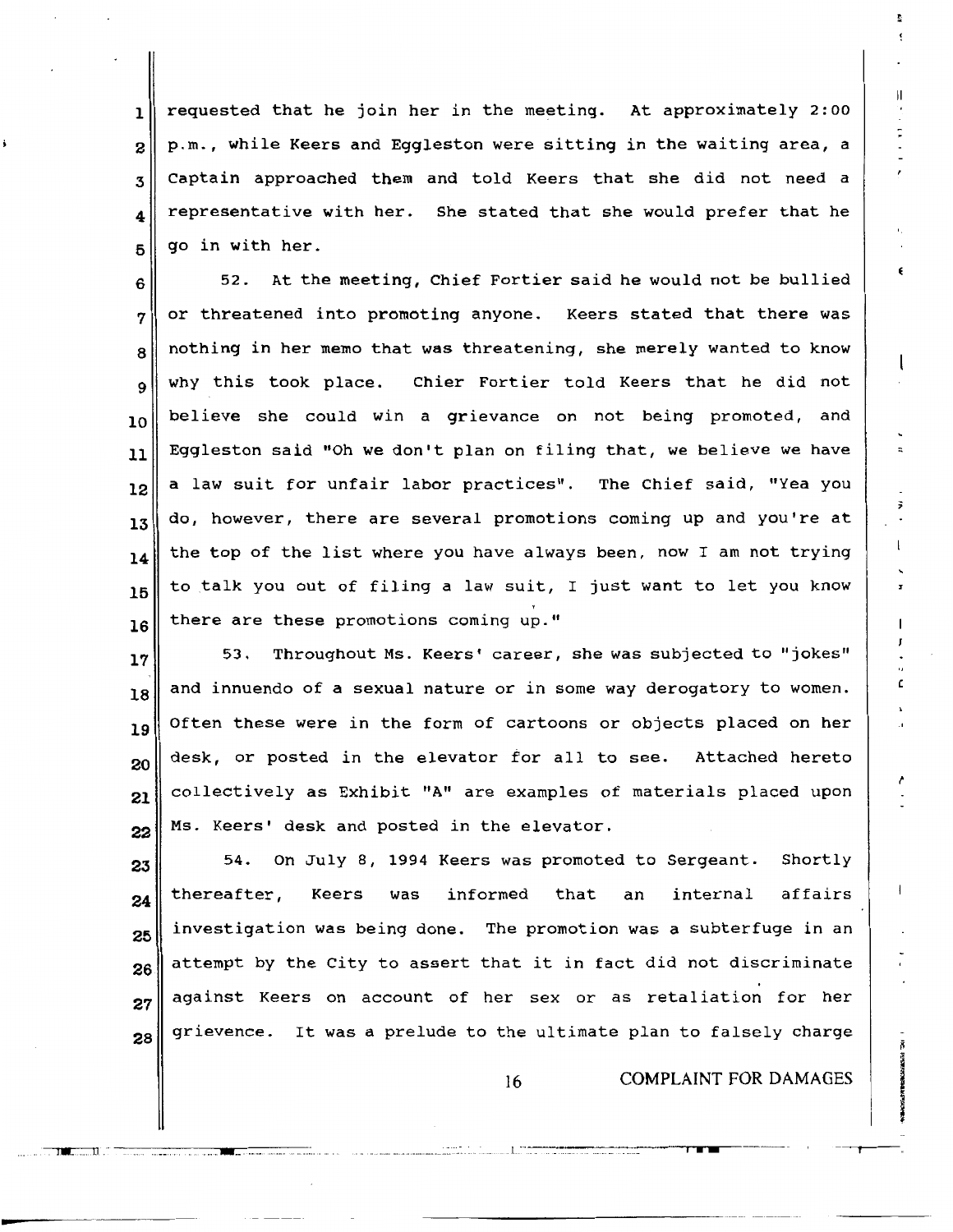$\mathbf{1}$  her with a criminal action in order to discharge her from  $2$  employment.

 55. On August 17, 1994, Keers was taken into custody by Sgt.  $_4$  Brown, Detective Adams and Captain Smith for receiving stolen property. This was in retaliation for Ms. Keers' objections to her mistreatment on the basis of her sex and in retaliation for her grievance.

 $8\parallel$  56. The arrest and resulting criminal charges against Ms.  $\mathbf{Q}$  Keers were the result of a "sting" operation developed with the  $_{10}^{\parallel}$  approval of CHIEF FORTIER. The "sting" was intentionally based upon  $\mathbf{u}_1$  the utilization of a known, unreliable informant who had been "black 12 13 14 15 16 17 balled" by the Riverside Police Department. In exchange for the informant's making of false accusations against Ms. Keers, the informant was provided compensation in the form of lodging, meals, and money. All this was for the purpose of punishing a female officer who's only wrongdoing was that she wanted to be treated equally with the male officers.

18 19 20 21 22 23 24 25 26 27 57. Ms. Keers volunteered to take a polygraph test during the course of the investigation. The poligrapher was a law enforcement poligrapher often used by the Riverside District Attorney's office and the Riverside District Attorney supplied the questions for the test. As a result of her examination, Ms. Keers was judged to be truthful. Thereafter, the department refused to give credence to the test results. Ms. Keers volunteered to take a second polygraph. A second examination of Ms. Keers was conducted. Again, Ms. Keers was judged to be truthful. Again, the department refused to accept the results. Instead, Ms. Keers was disciplined and prosecuted.  $28$  At the start of the investigation the Riverside District Attorney's

17 COMPLAINT FOR DAMAGES

r I

t

ī.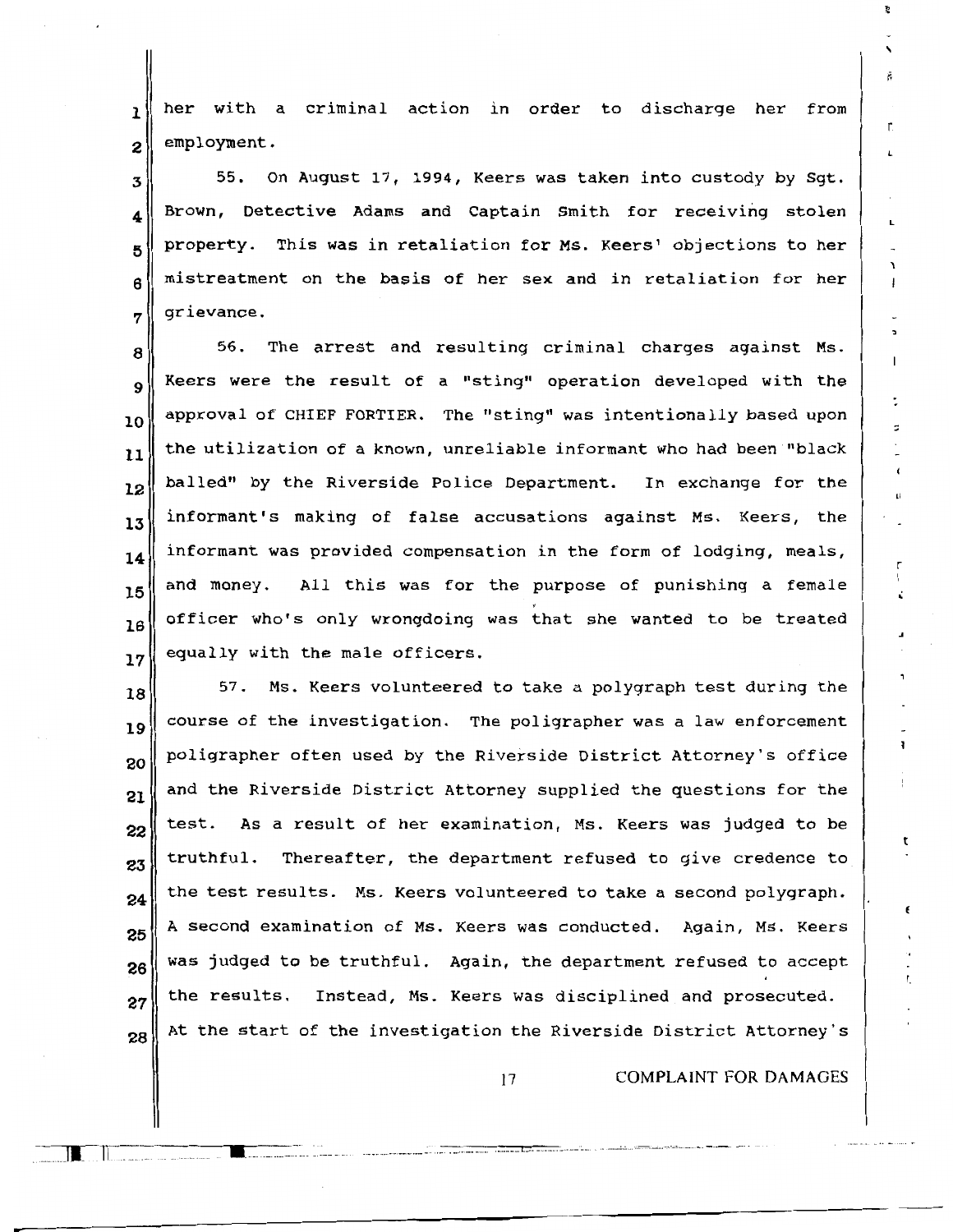$1$  office informed the Riverside Police Department that they were not  $2 \parallel$  to use any informant who had a case to work off, were not to use any  $3 \parallel$  officer in the investigation who had a problem with Ms. Keers, and  $_4$  were not to make any arrest without the prior approval of the  $5$  District Attorney's office. All of these conditions were violated.

 $6$  58. Criminal charges were filed against Ms. Keers. This was  $\eta$  done at the insistence of CHIEF FORTIER. Ultimately, Ms. Keers was  $8 \parallel$  tried by a jury, and Ms. Keers was acquitted of all charges. At the  $9 \parallel$  conclusion of the case, the jury greeted Ms. Keers with applause and  $_{10}\parallel$  expressions of appreciation for her character and fine work.

 $11$  59. During the preparation of her defense, Ms. Keers did  $\mathbf{12}$  receive support from many of her fellow officers, including fund  $\begin{bmatrix} 13 \end{bmatrix}$  raising for a defense fund. CHIEF FORTIER undertook to prevent such  $\|14\|$  activities, to the extent that he could limit the activities of  $15$  officers working for him. Although other fund raising activities  $16$  have been conducted by officers for various causes, only when an  $\|17\|$  effort was made to assist Ms. Keers, was there an objection by the 18 Chief of Police.

19 20 60. At all times mentioned herein, each individual defendant was acting under color of state law.

21 22 23 61. The acts and omissions of the defendants and each of them were fraudulent, oppressive and malicious, and each of them acted with reckless or callous indifference to the rights of Plaintiff.

24 25 62. As a proximate result of defendants' acts and omissions Plaintiff suffered damages as a result of loss of employment,  $26$  including both employment predating the filing of this complaint and  $27$  employment into the future, with a resulting loss of salary and  $_{28}\parallel$  benefits, all according to proof, in an amount in excess of the

18 COMPLAINT FOR DAMAGES

. - *.. -=c\_::-:.::c=\_* 7-c. --=-··=···,....\_ =-· =· ,.....,.,~----········ .. -- ·-····· .

 $\blacksquare$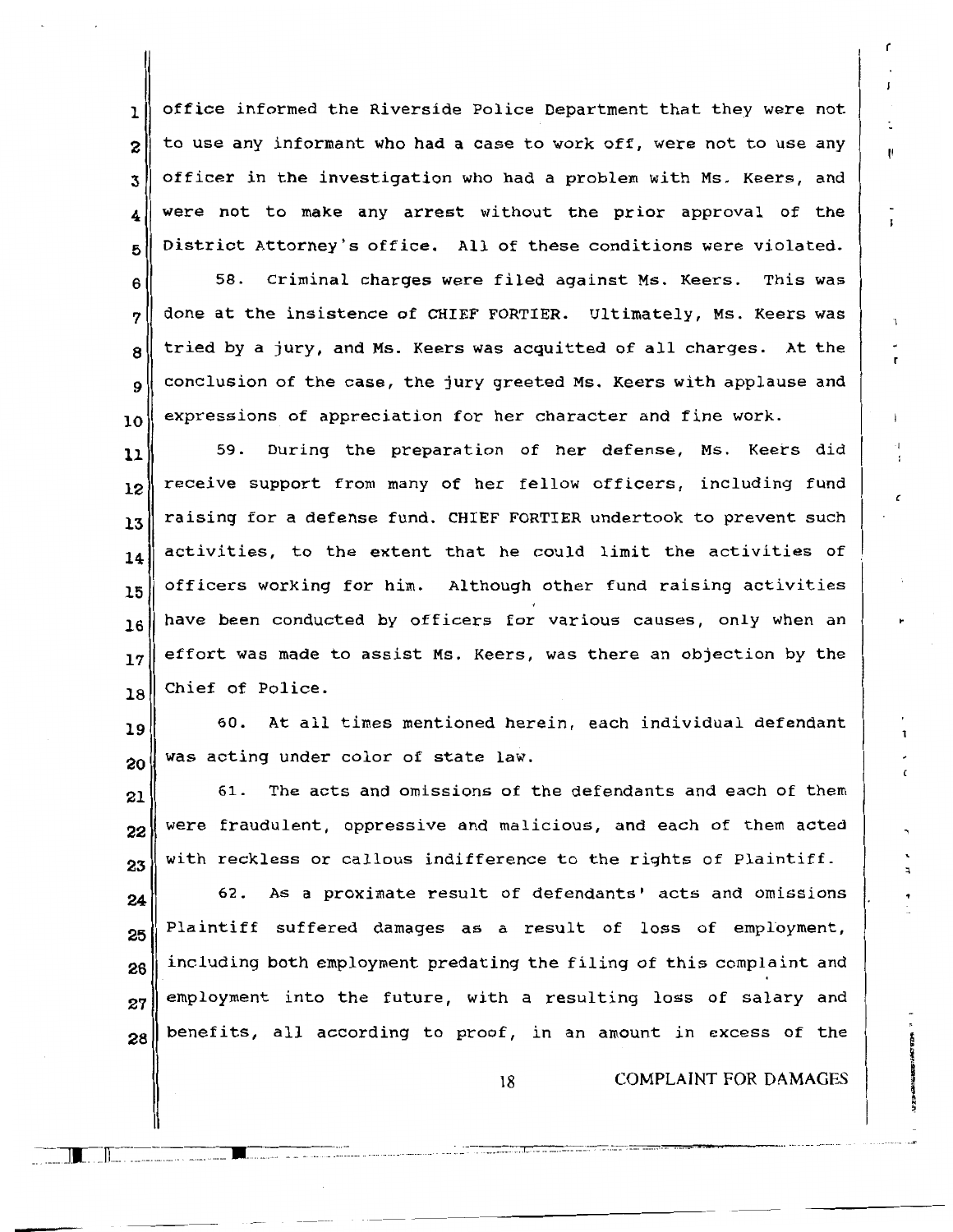$_{1}$  minimum jurisdictional amount of this Court.

 $2<sup>8</sup>$  63. As a proximate result of defendants' acts and omissions  $3$  Plaintiff suffered general damages in the form of anxiety and  $_{4}$  emotional distress, in an amount acording to proof at trial.

# 5**6** FIRST CAUSE OF ACTION

 $6$  (Violation of Statutes Prohibiting Sexual Harassment)

 $7\parallel$  64. Plaintiff incorporates herein by reference all Paragraphs  $\mathbf{B}$  of the General Allegations as though fully set forth herein.

 $9<sup>1</sup>$  65. Plaintiff CHRISTINE KEERS is a female and is a member of  $_{10}$  a protected class.

 $11$  66. This action is brought pursuant to the California Fair 12 13 14 15 Employment and Practices Act, Government Code sections 12900 et seq., and the corresponding regulations of the California Fair Employment and Housing Commission, and under 42 U.S.C. 1983 and under other various provisions of the United State Codes.

16 17 18 19 20 21 22 67. At all times mentioned in this complaint, defendant CITY, and DOES 1 through 100, and each of them, regularly employed five or more persons bringing defendants, and each of them, within the provisions of Government Code sections 12900 et seq. and 42 U.s.c. 1983, which prohibit employers or their agents from discrimination on the basis of sex, sexual harassment of employees, and retaliation by reason of complaining of sexual discrimination and harassment.

23 24 25 26 27 28 68. On May 8, 1995, plaintiff filed a charge of discrimination with the California Department of Fair Employment and Housing (DFEH) . A true and correct copy of the charge is attached to this complaint as Exhibit ''B" and incorporated by reference herein. On or about May 15, 1995, plaintiff received a Notice of Right to sue from the DFEH. A true and correct copy of the notice is attached to

19 COMPLAINT FOR DAMAGES

!I

r

~--r----r,..-----------~-- - ·-·-. . JI. JL \_\_\_ -... --------· ----- ........ .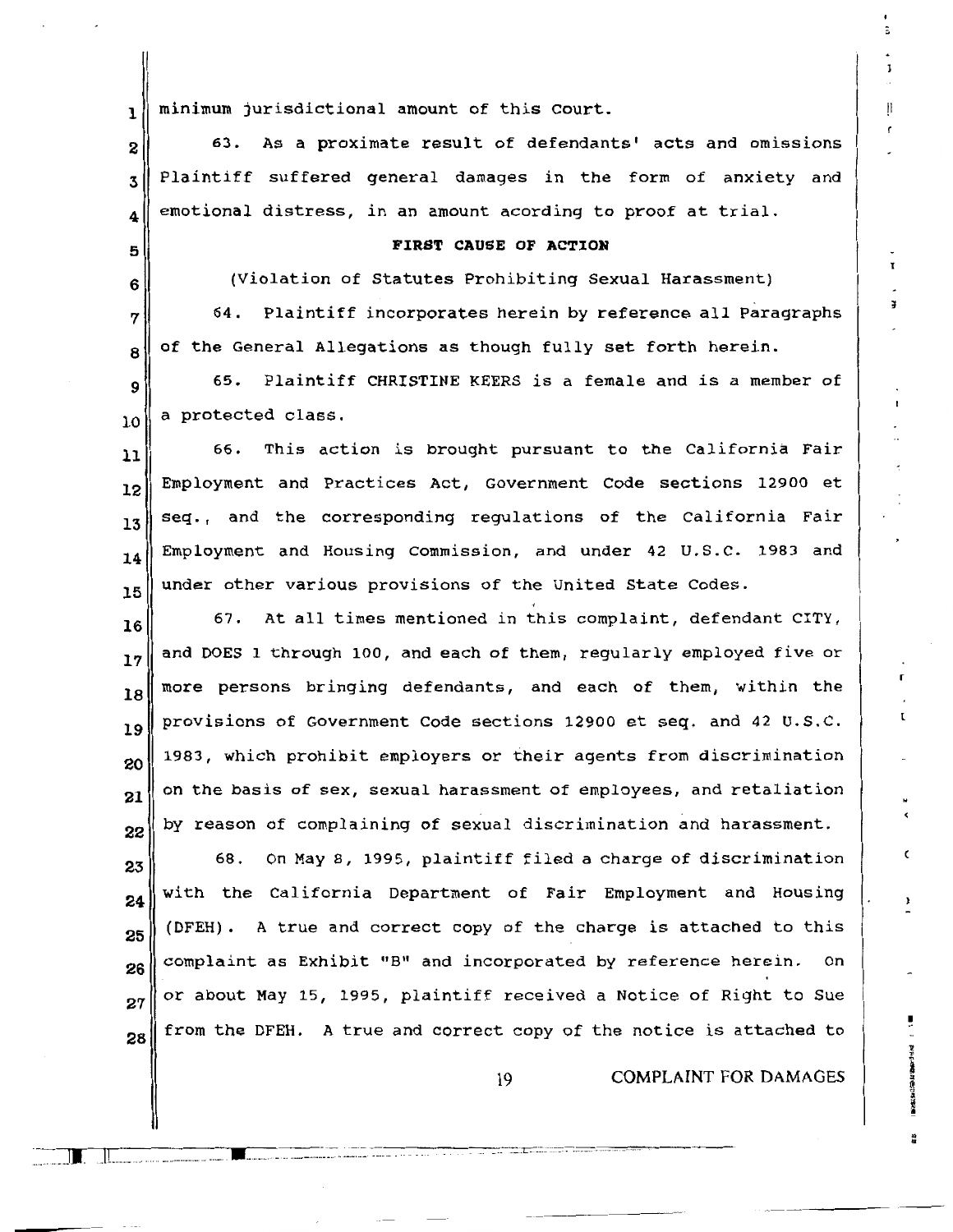$1$  this complaint as Exhibit "C" and is incorporated by reference  $2$  herein.

 69. On August 16, 1995, plaintiff filed a charge of discrimination with the Equal Employment and Opportunities Commission (EEOC). A true and correct copy of the charge is attached to this complaint as Exhibit "D" and incorporated by  $7 \text{ m}$  reference herein. On or about April 16, 1996, plaintiff received a  $8 \text{ N}$  Notice of Right to Sue from the EEOC. A true and correct copy of the notice is attached to this complaint as Exhibit "E" and is  $_{10}$  incorporated by reference herein.

11<sup>1</sup> 70. At all times mentioned in this complaint, defendant CHIEF  $\|12\|$  FORTIER was employed by defendant CITY, and DOES 1 through 100,  $13$  inclusive, and each of them, as the CHIEF OF POLICE, and was plaintiff's ultimate supervisor. **<sup>14</sup>**

=

 $15$  71. Throughout plaintiff's employment with the CITY, City's  $\begin{bmatrix} 16 \end{bmatrix}$  employees repeatedly made verbal and visual comments of a sexual  $17$  nature to plaintiff in an offensive manner, including those set  $\begin{array}{|c|c|c|c|c|}\hline \text{forth in the general allegations, all of which constituted unlawful} \hline \end{array}$  $\mathbf{19}$  discrimination, sexual harassment, and retaliation.

 $20\parallel$  72. Plaintiff was subjected to unwelcome sexual comments, jokes and innuendo on a daily basis during the time of her employment with defendants, and each of them. These unwelcome sexual comments constituted unlawful sexual discrimination, sexual harassment, and rendered plaintiff's employment environment hostile.

 $25\$  73. When Plaintiff filed a discrimination charge against  $26$  Defendants, Defendants "framed" Plaintiff with criminal charges in  $27$  retaliation for Plaintiff's lawful actions.

 $28\vert$  74. The conduct of defendants, and each of them, as described

20 **COMPLAINT FOR DAMAGES** 

-~-~~TI~•---~ -~\_n-u\_-\_~-------\_ ... ..-\_\_ ~---~---~-~--------~---·-········--·······---·::-::-:-:::::=~-~~~--------L~ \_\_ -=-:-::::::::-:: -~-·-···--·-\_\_ -\_\_\_ -\_\_ --....., .........---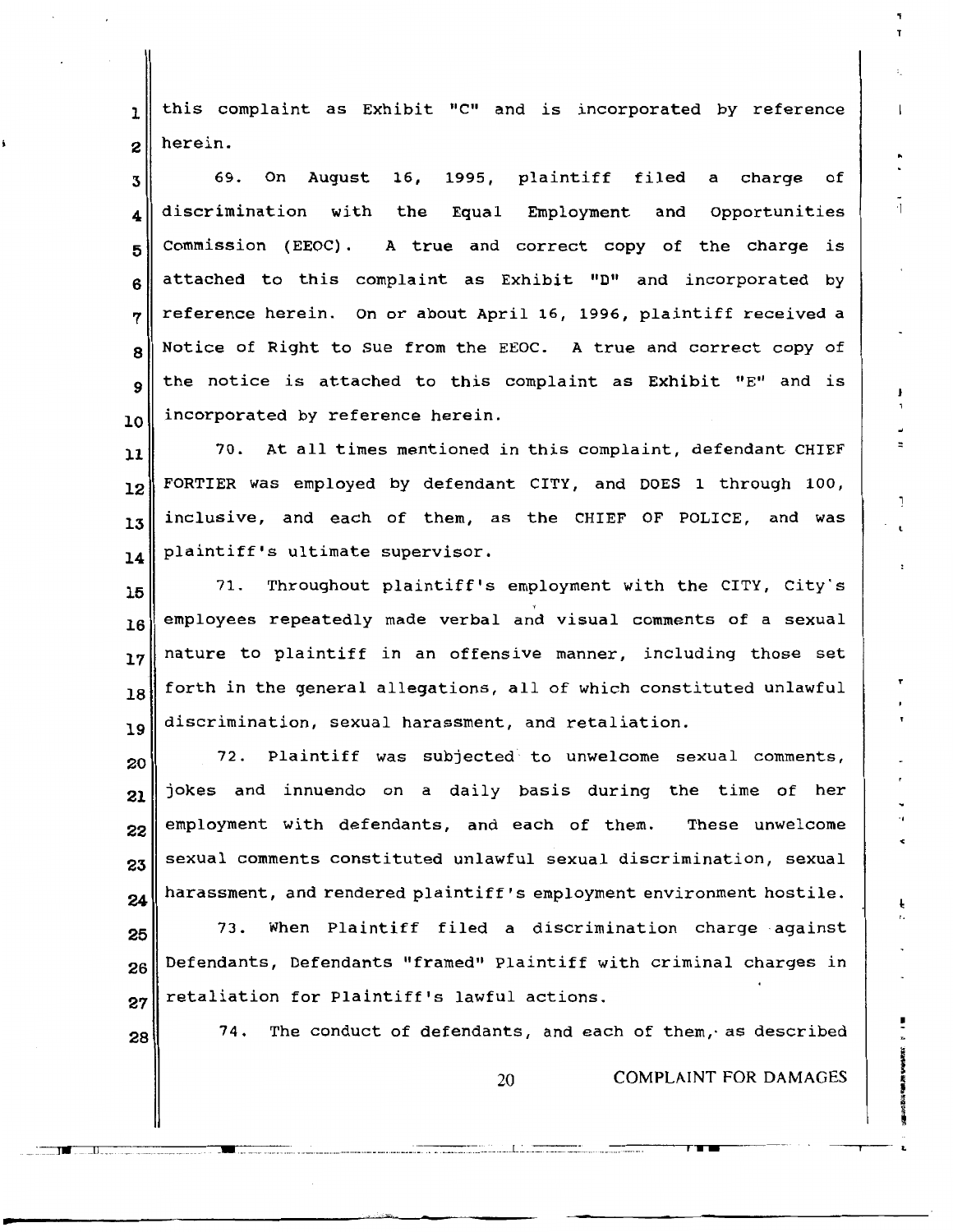l 2 3 4 5 in this complaint, would have been offensive to any woman, and defendants were well aware of such offensive nature of the conduct. Plaintiff did not consent to such conduct, and found it unwelcome and offensive. Defendant's conduct rendered plaintiff's employment intolerable, and no reasonable person could have tolerated it.

6 7 8 9 10 75. Plaintiff frequently complained to her supervisors about the ongoing harassment of plaintiff and asked her supervisors to put a stop to it. Defendants failed and refused to address the ongoing harassment of plaintiff. Instead, any complaint only resulted in worse treatment.

11 12 13 14 15 16 17 18 19 20 21 76. Defendants' conduct as described in this complaint was malicious and was intended to oppress, humiliate, and denigrate plaintiff and was totally without justification. Plaintiff further alleges that the conduct of defendants in sexually harassing plaintiff was done while defendants' employee was on duty and was only possible due to defendants' employee's official status as plaintiff's supervisor, and was related to his performance of his official duties and was done in his capacity as a member of defendant employers' personnel while acting pursuant to his official duty, and interfered with plaintiff's abilities to perform her duties.

22 23 24 25 26 27 28 77. Plaintiff further alleges that defendants, and each of them, were aware or should have been aware of such conduct and of the sexually hostile environment as it was open and obvious, and because plaintiff repeatedly complained about the sexual harassment. 78. Plaintiff alleges that by the failure to prevent or correct the discrimination and sexual harassment of plaintiff by its agents and employees, Defendants, and each of them, acted to condone

21 COMPLAINT FOR DAMAGES

 $\prod_{\omega \in \omega} \prod_{\omega \in \omega}$  , where  $\omega$  is the set of the set of  $\omega$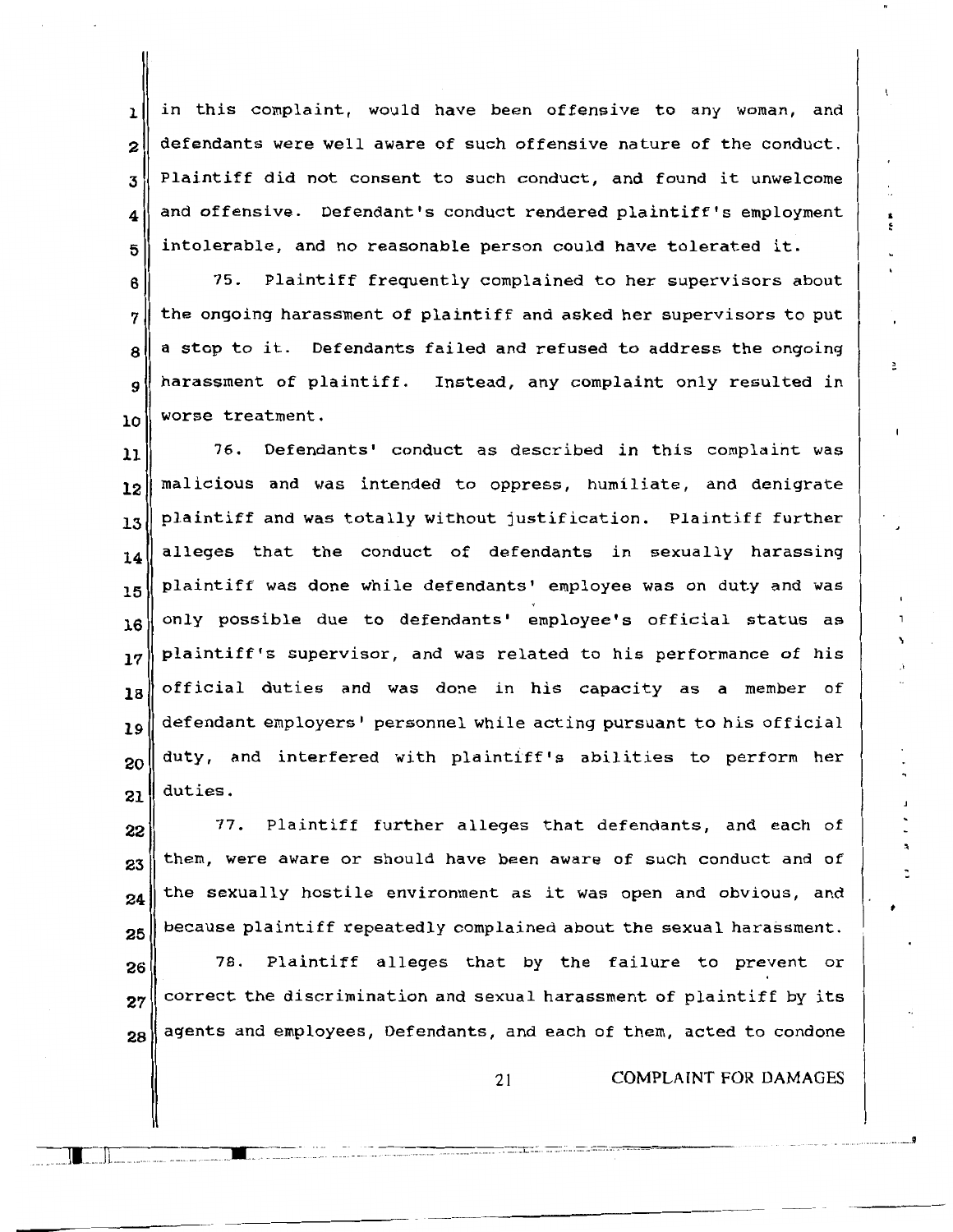1 2 3 and ratify such conduct with the knowledge that such ratification would thereby interfere with plaintiff's employment and ability to continue her career with defendant.

4 5 6 7 8 79. As a result of the unlawful conduct of defendants, and each of them, as alleged in this complaint, plaintiff has lost substantial employment benefits with defendant, including lost wages, bonuses, and other losses, in an amount according to proof at time of trial.

9 10 11 12 13 14 15 16 17 18 80. As a further direct and proximate result of the unlawful conduct of defendants, and each of them, plaintiff has suffered extreme and severe anguish, humiliation, emotional distress, nervousness, tension, anxiety and depression, the extent of which is not fully known at this time and the amount of damages caused thereby is not yet fully ascertained but in an amount *in* excess of the minimum jurisdiction of this court, the precise amount to be proven at the time of trial. Plaintiff claims that amount together with prejudgment interest pursuant to Civil Code section 3287 or any other provision of law providing for prejudgment interest.

19 20 21 22 81. The conduct of defendants as described in this complaint was oppressive, fraudulent and malicious, thereby entitling plaintiff to an award of punitive damages in an amount appropriate to punish and make an example of defendants, and each of them.

23 24 25 26 27 28 82. The acts and conduct of Defendants, and each of them, were under color of state law, pursuant to official unwritten policy and custom of the Police Department of CITY. Said policy and custom of the Department included discrimination against female officers and against females who brought a charge of discrimination against the Department and who otherwise exercised their constitutional rights.

- ·-.. -... -... -.... -... -... -..... -.. ·'· -... -... -... -... -- ····---·-· ........................... .. ·······--······--------J

 $\overline{\phantom{a}}$  ,  $\overline{\phantom{a}}$  ,  $\overline{\phantom{a}}$  ,  $\overline{\phantom{a}}$  ,  $\overline{\phantom{a}}$  ,  $\overline{\phantom{a}}$  ,  $\overline{\phantom{a}}$  ,  $\overline{\phantom{a}}$  ,  $\overline{\phantom{a}}$  ,  $\overline{\phantom{a}}$  ,  $\overline{\phantom{a}}$  ,  $\overline{\phantom{a}}$  ,  $\overline{\phantom{a}}$  ,  $\overline{\phantom{a}}$  ,  $\overline{\phantom{a}}$  ,  $\overline{\phantom{a}}$ 

22 COMPLAINT FOR DAMAGES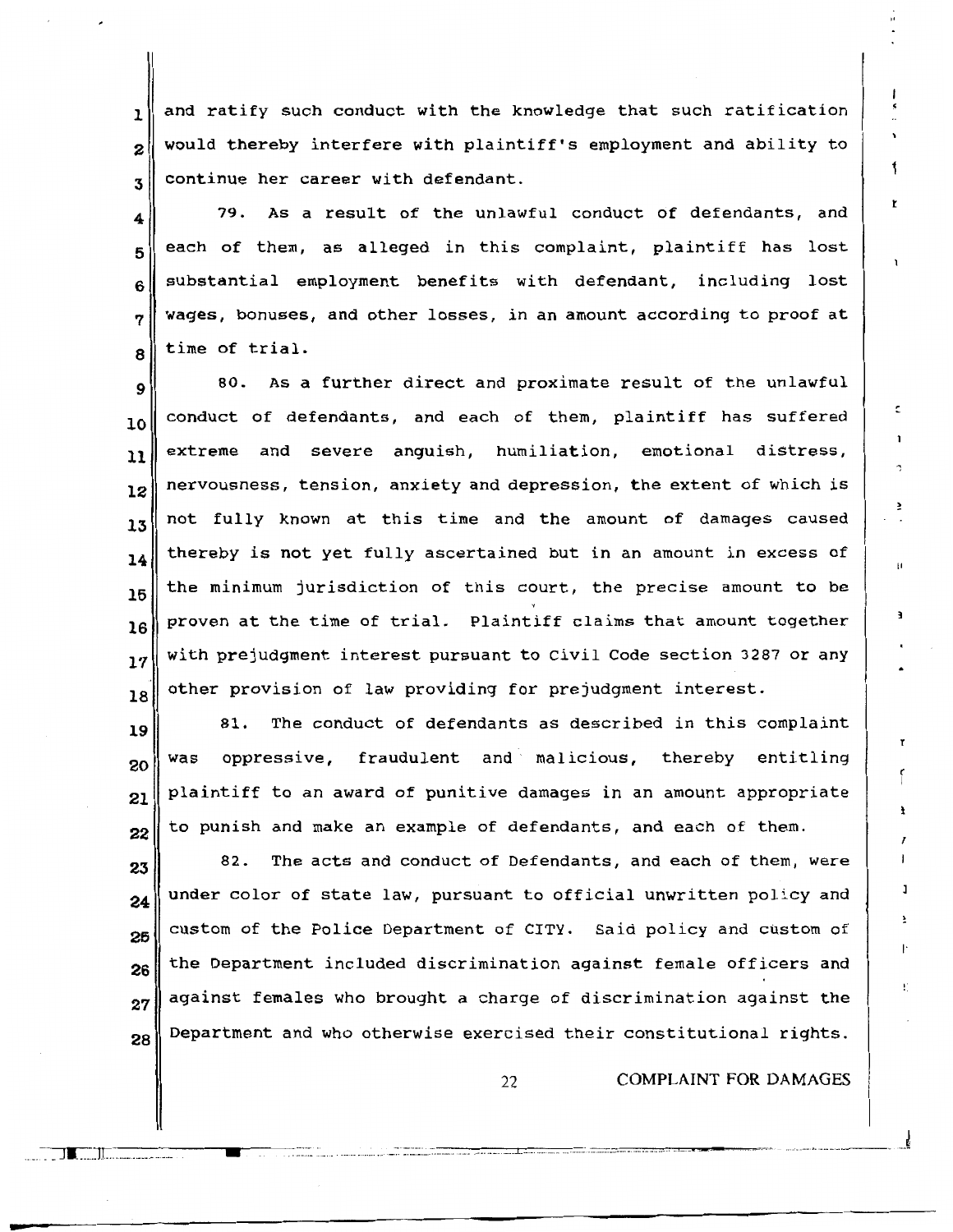1 Said policy and custom included, but was not limited to the  $2\parallel$  violation of Plaintiff.s constitutional rights protected by the 3 First Amendment, Fifth Amendment and Fourteenth Amendment of the  $_4$  Constitution of the United States of America.

 $5$  83. CITY, and agents and employees acting on its behalf,  $6 \parallel$  including the individual defendants sued herein, were aware of this  $7 \text{ }$  policy and custom and used their official positions to carry out  $\mathbf{a}$  that policy of discriminataion and retaliation. Defendants' policy  $9$  and custom of discrimination and retaliation were aplied to  $_{10}$  Plaintiff and others similarly situated, thus violating their rights  $11$  as guaranteed under the Constitutions of the United States of  $\|12\|$  America and the State of California. Among other things, Defendants  $13$  violated plaintiff's right to free speech and equal protection and  $\|14\|$  deprived her of her constitionally protected liberty and property  $15$  interests without due process, resulting in her denial of timely  $_{16}\parallel$  promotions, and ultimately, pretextual criminal charges against her  $17$  and her discharge from employment.

 $\begin{array}{c|ccccc}\n 18 & 84. & \text{As a result of Defnedant's conduct as alleged herein,}\n\end{array}$  $19$  Plaintiff has been required to retain counsel to represent her.  $_{20}$  Plaintiff is therefore entitled to an award based on her reasonable  $_{21}\parallel$  attorneys' fees necessarily incurred in the preparation and 22 prosectuion of this claim, under 42 U.S.C. § 1988.

23 24

### SECOND CAUSE OF ACTION

(Tortious Discharge in Violation of Public Policy)

25 26 27 85. Plaintiff incorporates herein by reference all Paragraphs of the General Allegations and First Cause of Action as though fully set forth herein.

 $28$  86. From 1981 to 1994, Plaintiff was employed by Defendants,

----- --

23 COMPLAINT FOR DAMAGES

.......... -.-\_\_ .,.1.--.. -\_-n\_\\-.. -\_\_ -, -----.-. -----.-.\_.-\_\_ -,\_,-\_ -.. --.. - ,,,\_,\_ .... \_,\_\_ .. \_. .--.. ' -- ··---.--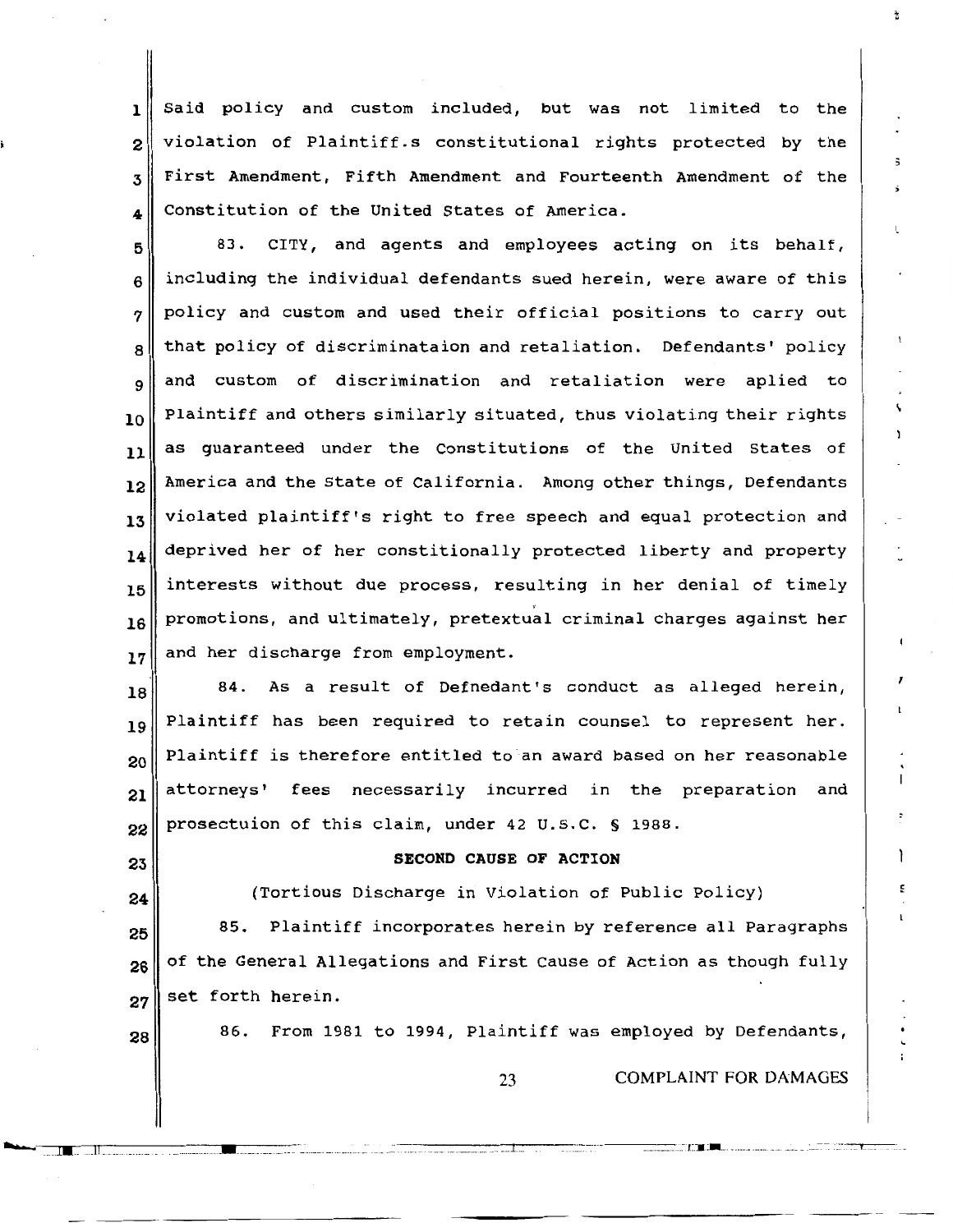$1$  and each of them, as a sworn officer.

 $2 \parallel$  87. As herein alleged, Plaintiff constantly complained to her  $\mathfrak{z} \parallel$  supervisors of the ongoing sexual harassment.

88. The actions of defendants, and each of them, violated  $5$  California Government Code Sections 12900 et. seq., 42 U.S.C. 1983,  $6 \parallel$  and the various administrative codes, statutes and regulations  $7 \parallel$  promulgated thereunder.

 $\begin{array}{c|c|c|c|c|c} \hline \text{89.} & \text{As a proximate result of } \text{Plaintiff's conduct as described} \hline \end{array}$ 9 above, and in violation of public policy, Defendants, and each of  $10$  them, retaliated against Plaintiff for complaining about the  $11$  harassment, the failure to promote her by reason of her sex, and the  $\|12\|$  resulting intolerable working conditions by terminating Plaintiff by  $13$  the method of fabricating criminal charges against her.

 $\|14\|$  90. As a proximate result of Defendants' conduct, Plaintiff  $15$  has suffered harm, including lost earnings and other employment  $\begin{bmatrix} 16 \end{bmatrix}$  benefits, humiliation, embarrassment and mental anguish, all to her  $17$  damage in an amount according to proof at the time of trial.

 $\begin{array}{c|cccccc}\n 18 & 91. & \text{Defendants} & \text{conduct as described in this complaint was}\n\end{array}$  malicious and was intended to oppress, humiliate, and denigrate plaintiff and was totally without justification. Plaintiff further alleges that the conduct of defendants in sexually harassing plaintiff was done while defendants' employee was on duty and was only possible due to defendants' employee's official status as plaintiff's supervisor, and was related to his performance of his official duties and was done in his capacity as a member of  $26\frac{1}{8}$  defendant employers' personnel while acting pursuant to his official duty, and interfered with plaintiff's abilities to perform her duties. In doing the acts set forth above, Defendants and each of

24 COMPLAINT FOR DAMAGES

<sup>1</sup>

·-···-···---·---·-----------· . -- ---------------··· ·-·-----··-··- -· ·---·-- ··-·-----------· \_\_\_ .\_-.. -.. -.... -.. ::-:-:- ... :::: .. --: ..-~~~- -------

 $\blacksquare$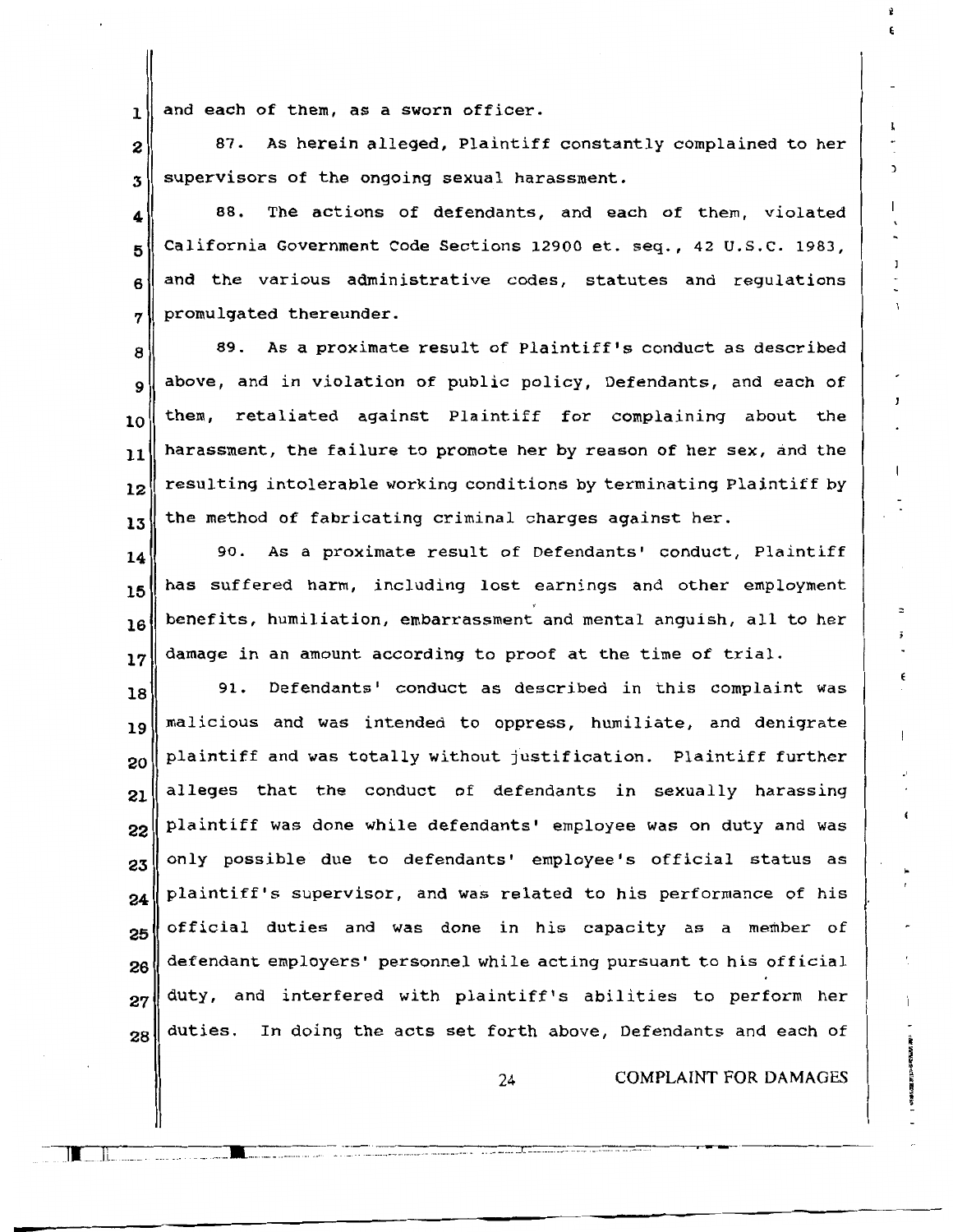1 | them knew of the ongoing harassment. The advance knowledge and  $2\parallel$  conscious disregard of these actions by Defendants and each of them,  $3$  warrants the assessment of punitive damages.

 $\mathbf{4} \parallel \hspace{1.5cm}$  92. Defendant CITY, and each of them, ratified the  $5$  aforementioned conduct of its employees by after learning of their  $6 \parallel$  conduct toward Plaintiff, failing and refusing to discipline or  $7$  reprimand them.

#### THIRD CAUSE OF ACTION

(Breach of Implied Contract of Continued Employment)

)

<sup>1</sup>

J

۲

۴

10 11 12 93. Plaintiff incorporates herein by reference all Paragraphs of the General Allegations and First and Second Causes of Action as though fully set forth herein.

13 14 15 16 94. Plaintiff was employed by Defendants, and each of them, for a period of approximately 14 years, and was assured that she would not be terminated arbitrarily allowing Plaintiff to conclude that Plaintiff and Defendants entered into an implied contract that  $17$  Plaintiff would not be discharged unless there was good cause to do 18 so.

19 20 21 22 23 95. Based on the oral representations of the defendants, and each of them, Plaintiff had an employment contract with Defendants, and each of them, that she would be employed by Defendants so long as her performance was satisfactory, and that Defendants would not discharge her without good and just cause.

24 25 26 27 96. The terms of the employment contract included, but were not limited to the fact that Defendants would not discharge Plaintiff without good and fair warning, based on objective, reasonable job evaluations.

28

J.\_ ]! --

8

9

97. Plaintiff, at all times fulfilled her duties and

25 COMPLAINT FOR DAMAGES

-----.-...---,--~----------\_ -----· --------------- - \_\_\_\_\_\_\_\_\_\_\_\_\_\_\_ - \_\_ ---=:-:::::-:--:::=:-r:"~---,--=---=--=---- -=---=""~------------------------ --- ---- ------ --- -------- ··---"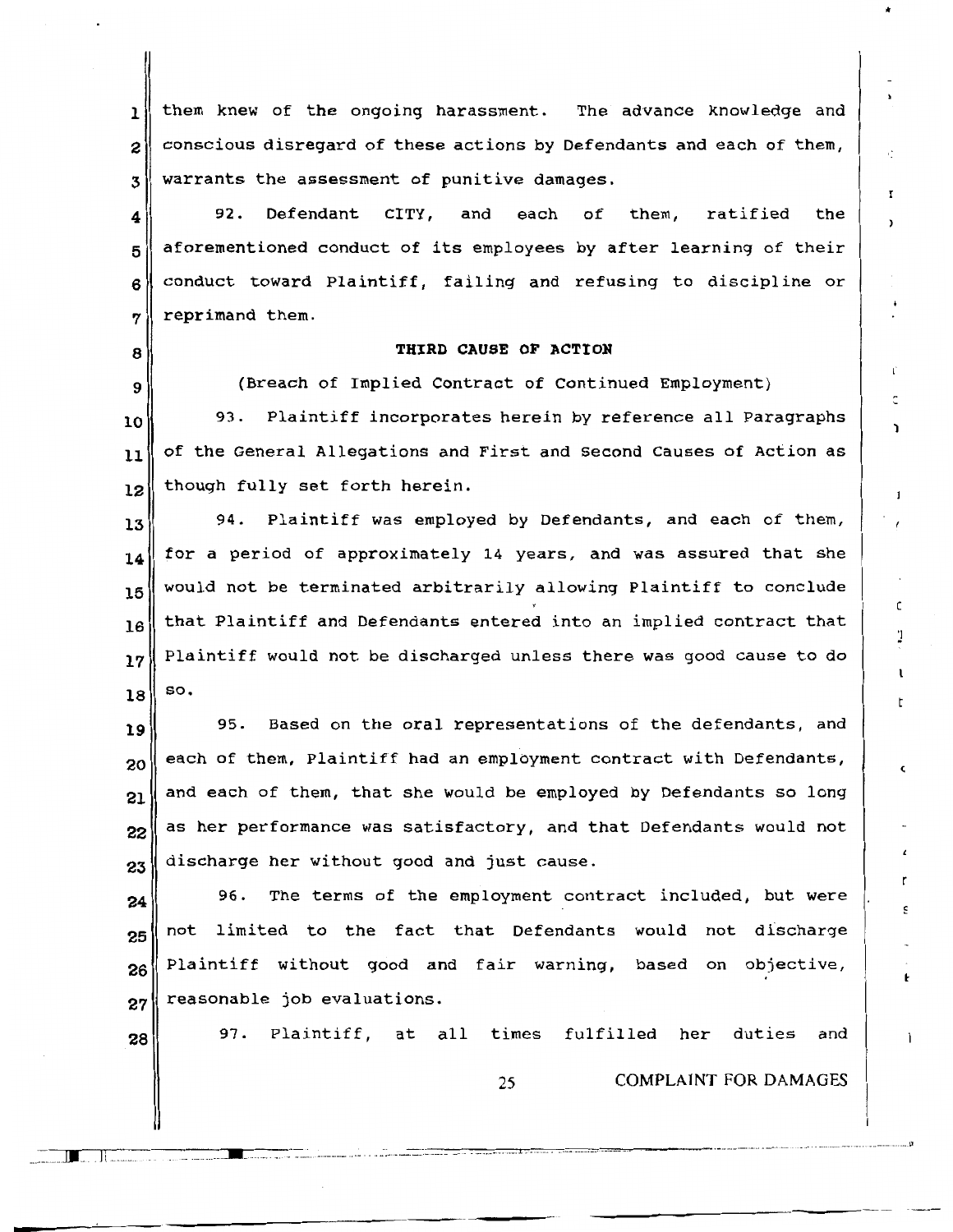$\mathbf{1}$  conditions under the contract and has been ready, willing and able  $2\parallel$  to continue performing them in a competent and satisfactory manner.

 98. Notwithstanding the implied promise to terminate the  $_4\Vert$  employment contract only for good cause, on or about August, 1994, Defendants, and each of them, terminated Plaintiff's employment on the alleged ground of alleged misconduct, even though Plaintiff knew her termination was in retaliation for complaining of sexual  $\left\| \right\|$  discrimination and filing a formal grievance.

99. Defendants' conduct as described in this complaint was  $_{10}$  malicious and was intended to oppress, humiliate, and denigrate 11 | plaintiff and was totally without justification. Plaintiff further 12<sup>did</sup>alleges that the conduct of defendants in sexually harassing  $13$  plaintiff was done while defendants' employee was on duty and was  $\|14\|$  only possible due to defendants' employee's official status as  $\begin{array}{c|c|c|c|c|c} & \text{plaintext:} & \text{matrix} & \text{matrix} & \text{matrix} & \text{matrix} & \text{matrix} \\ \text{matrix:} & \text{matrix:} & \text{matrix:} & \text{matrix:} & \text{matrix:} & \text{matrix:} & \text{matrix:} & \text{matrix:} & \text{matrix:} & \text{matrix:} & \text{matrix:} & \text{matrix:} & \text{matrix:} & \text{matrix:} & \text{matrix:} & \text{matrix:} & \text{matrix:} & \text{matrix:} & \text{matrix:} & \text{matrix:} & \text{matrix:} & \text{matrix:} & \text{matrix:} & \text{matrix$  $16$  official duties and was done in his capacity as a member of  $17$  defendant employers' personnel while acting pursuant to his official  $\begin{array}{c} 18 \end{array}$  duty, and interfered with plaintiff's abilities to perform her 19 20 21 22 duties. In doing the acts set forth above, Defendants and each of them knew of the ongoing harassment. The advance knowledge and conscious disregard of these actions by Defendants and each of them, warrants the assessment of punitive damages.

23 24 25 26 100. As a proximate result of Defendants breach of the implied employment contract, Plaintiff has suffered and continues to suffer losses in earnings and other employment benefits, all to her damage in a sum according to proof at the time of trial.

### FOURTH CAUSE OF ACTION

(Breach of Implied covenant of Good Faith and Fair Dealing)

----- --------r-- ----- I M W ---

 $\overline{\mathbf{a}}$  and  $\overline{\mathbf{a}}$ 

27

28

26 COMPLAINT FOR DAMAGES

•J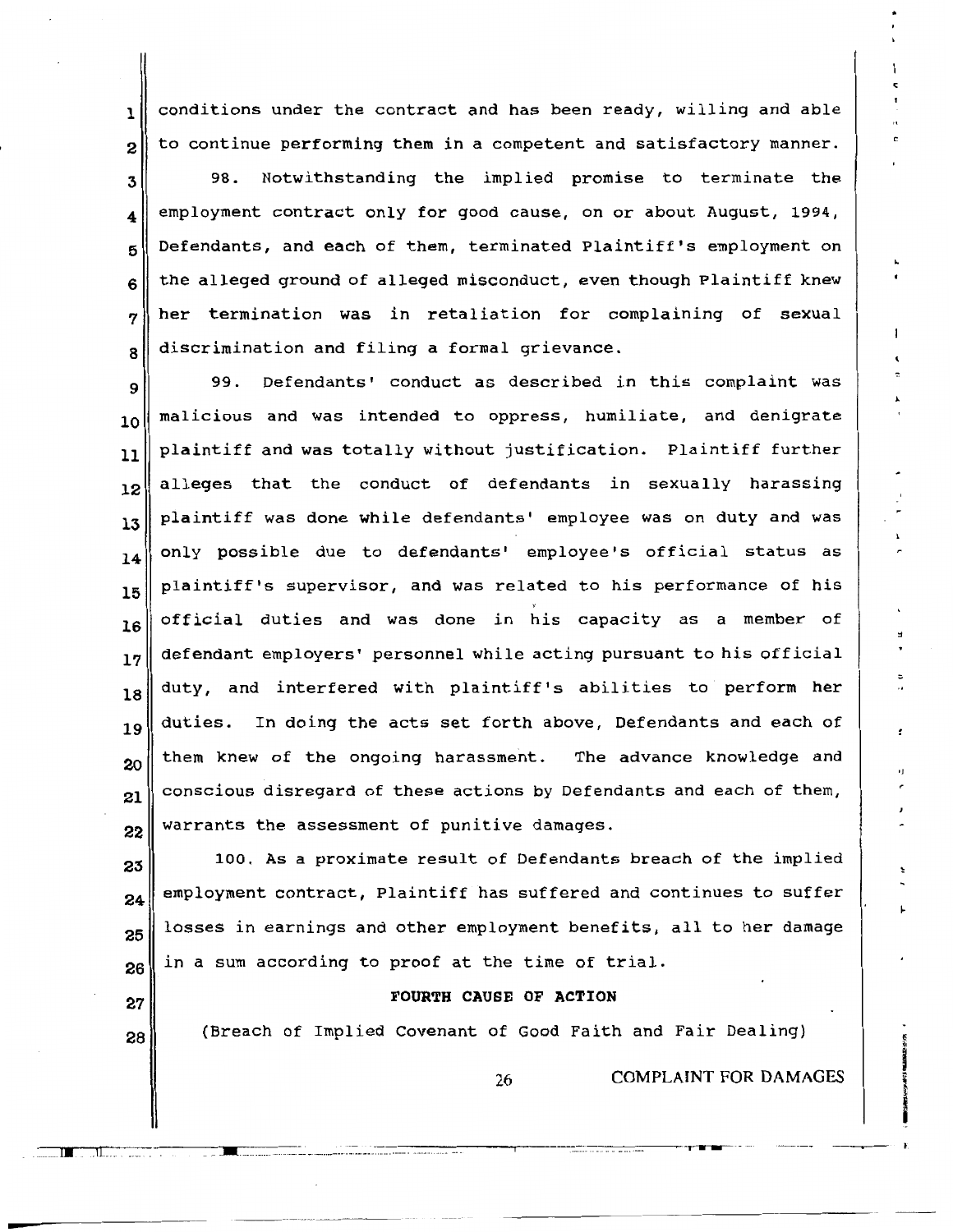1 2 3 101. Plaintiff incorporates herein by reference all Paragraphs of the General Allegations and First, Second and Third Causes of Action as though fully set forth herein.

4 5 6 7 8  $\mathbf Q$ 10 11 102. The employment agreement referred to above, contained an implied covenant of good faith and fair dealing, which obligated Defendants, and each of them, to perform the terms and conditions of the agreement fairly and in good faith and to refrain from doing any act that would prevent or impede Plaintiff from performing any or all of the conditions of the contract that she agreed to perform, or any act that would deprive Plaintiff of the benefits of the contract.

12 13 14 15 16 17 103. Plaintiff was employed by Defendants, and each of them, for a period of about 14 years, and was assured that she would not be terminated arbitrarily allowing Plaintiff to conclude that Plaintiff and Defendants entered into an implied contract that Plaintiff would not be discharged unless there was good cause to do so.

18 19 104. Plaintiff performed all the duties and conditions of the employment agreement.

20 21 105. Defendants, and each of them, knew that Plaintiff had fulfilled all her duties and conditions under the contract.

22 23 24 25 26 27 28 106. Defendants, and each of them, breached the implied covenant of good faith and fair dealing under the employment agreement by discharging Plaintiff intentionally, maliciously, and without probable cause, in bad faith and for reasons extraneous to the contract, because Plaintiff complained of sexual discrimination and filed a formal grievance. In fact, Defendants, and each of them, discharged Plaintiff, not because of alleged poor performance,

u "" Jk Jl. -------- HH n •

----

27 COMPLAINT FOR DAMAGES

F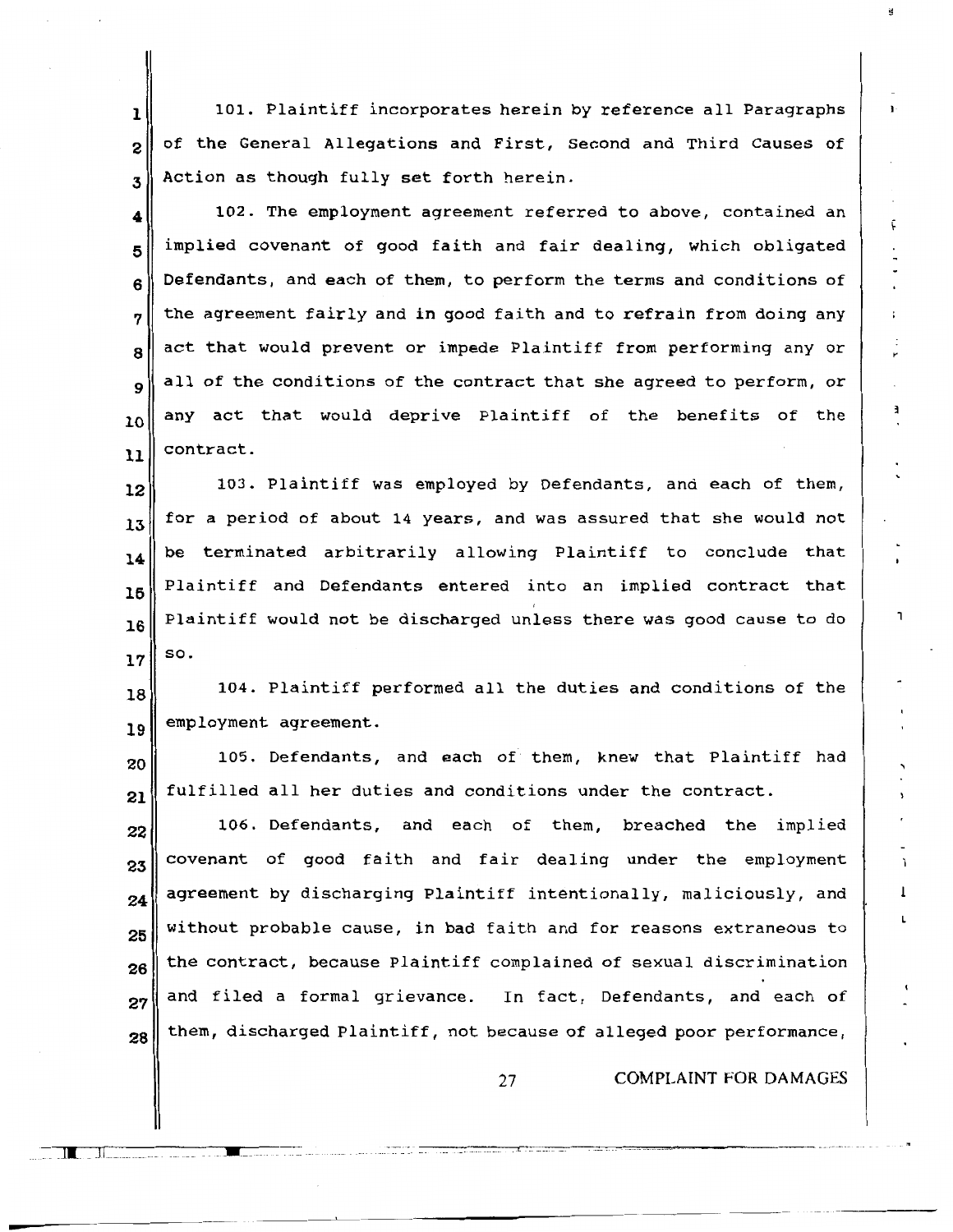$_1\Vert$  but because Plaintiff, in good faith and in reasonable, appropriate,  $2\parallel$  and businesslike manner, had attempted to correct grievances in a  $3$  lawful and acceptable manner. Such motives were retaliatory in  $_4\parallel$  nature and extraneous to the employment relationship and were  $\mathbf{5}$  intended to deprive Plaintiff of the benefits thereof.

6 7 8  $\circ$ 10 11 12 13 107. As a proximate result of Defendants' breach of the implied covenant of good faith and fair dealing, Plaintiff has suffered, and continued to suffer, loss of employment benefits, to her damage in an amount to be ascertained. As a further proximate result of Defendants, and each of their breach of the implied covenant of good faith and fair dealing, Plaintiff has incurred reasonable attorney fees in attempting to secure the benefits owed her under the employment contract.

14 15 16 17 18 19 20 21 22 23 24 25 26 27 108. Defendants' conduct as described in this complaint was malicious and was intended to oppress, humiliate, and denigrate ' plaintiff and was totally without justification. Plaintiff further alleges that the conduct of defendants in sexually harassing plaintiff was done while defendants' employee was on duty and was only possible due to defendants' employee's official status as plaintiff's supervisor, and was related to his performance of his official duties and was done in his capacity as a member of defendant employers' personnel while acting pursuant to his official duty, and interfered with plaintiff's abilities to perform her duties. In doing the acts set forth above, Defendants and each of them knew of the ongoing harassment. The advance knowledge and conscious disregard of these actions by Defendants and each of them, warrants the assessment of punitive damages.

28

II

n=1 JI n II

-

28 COMPLAINT FOR DAMAGES

X Ĺ

---- -~-=------------------------------------\_-\_\_\_ --, \_\_ -\_\_\_ \_-\_\_\_\_\_\_\_ -::::\_-\_ \_-\_\_ =·:.:\_-:::-:::-::c-:~:c:~\_\_\_\_,\_-\_-,-,-\_-\_-~~ ~--=--=---=-~----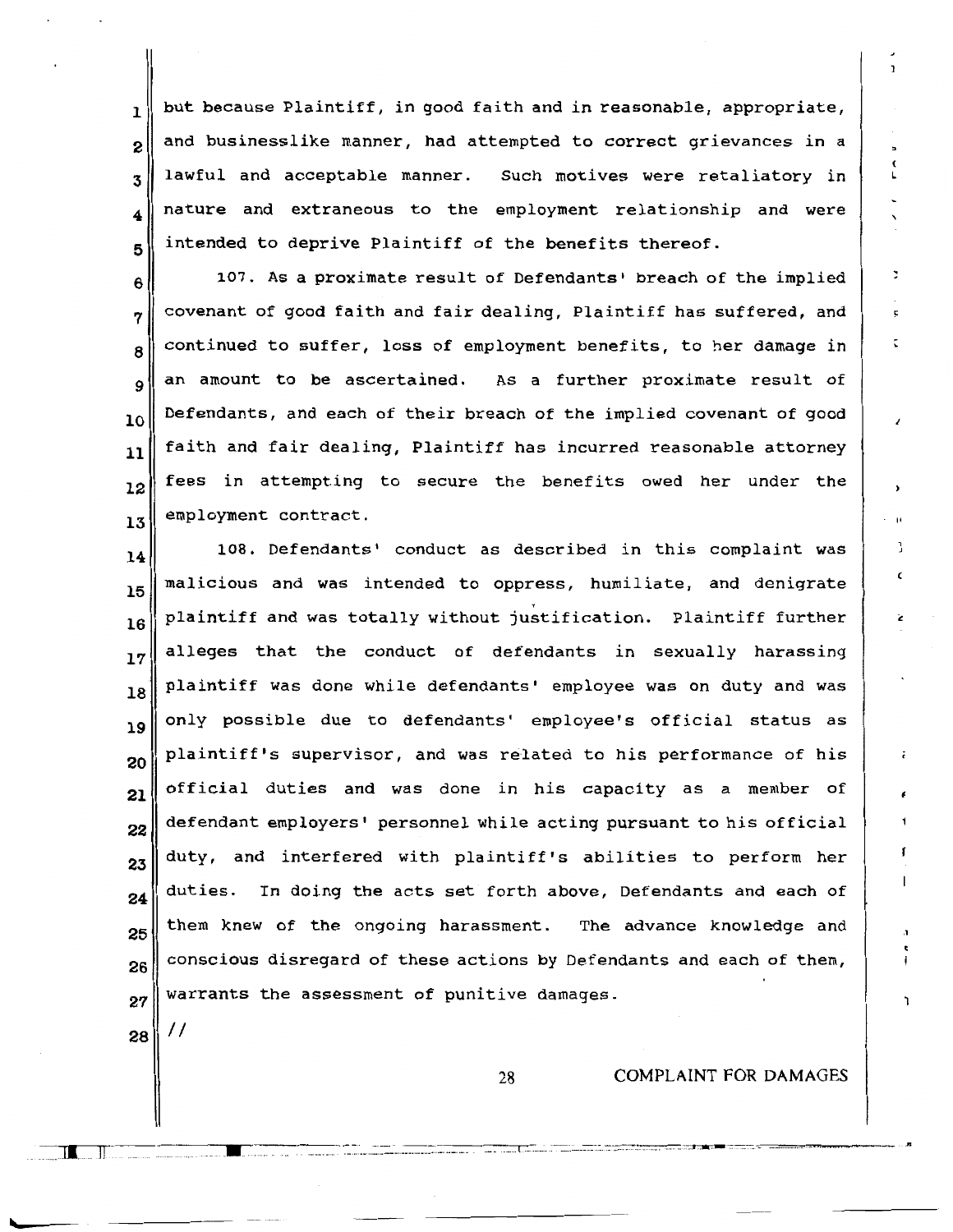## 1 FIFTH CAUSE OF ACTION 2 (Unlawful Retaliation in Violation)  $3$  109. Plaintiff incorporates herein by reference all Paragraphs  $_4$  of the General Allegations and First, Second Third and Fourth Causes  $5$  of Action as though fully set forth herein.  $6$  110. As a result of Plaintiff's filing of charges of  $7 \parallel$  discrimination on the basis of her gender, as hereinabove alleged,  $8\parallel$  Defendants, and each of them, have engaged in the alleged conduct of 9 10 11 12 13 14 15 16 17 18 19 20 21 22 23 24 25 26 refusing to promote her, wrongfully subjecting her to the described "sting" operation, and discharged her, as retaliation for her exercise of her rights under the law. As a direct result of Plaintiff's filing of charges, she has been the repeated target of retaliatory actions by said Defendants. 111. Defendants's retaliatory conduct was unlawful and in violation of Government Code Section 12940 (f), which makes it unlawful for an employer to retaliate against an employee opposing the employer's unlawful employment discrimination and to retaliate against an employee because the employee has filed a charge against the employer under FEHA, and in violation of 42 u.s.c. §1983 which also makes such retaliation unlawful. 112. As a result of the aforesaid acts, Plaintiff as suffered lost pay and benefits, and general damages in the form of future pecuniary loss, emotional pain, suffering, inconvenience, mental anguish, loss of enjoyment of life, and other non-pecuniary losses in amounts according to proof. 113. Defendants' conduct as described in this complaint was

27 28 malicious and was intended to oppress, humiliate, and denigrate plaintiff and was totally without justification. Plaintiff further

29 COMPLAINT FOR DAMAGES

................................ , ,.\_,.,..,.,,,., •mu"""""hn"

-------:-:===····· .................. =--·~~-~-----------------

 $\epsilon$ 

r

f

ŋ,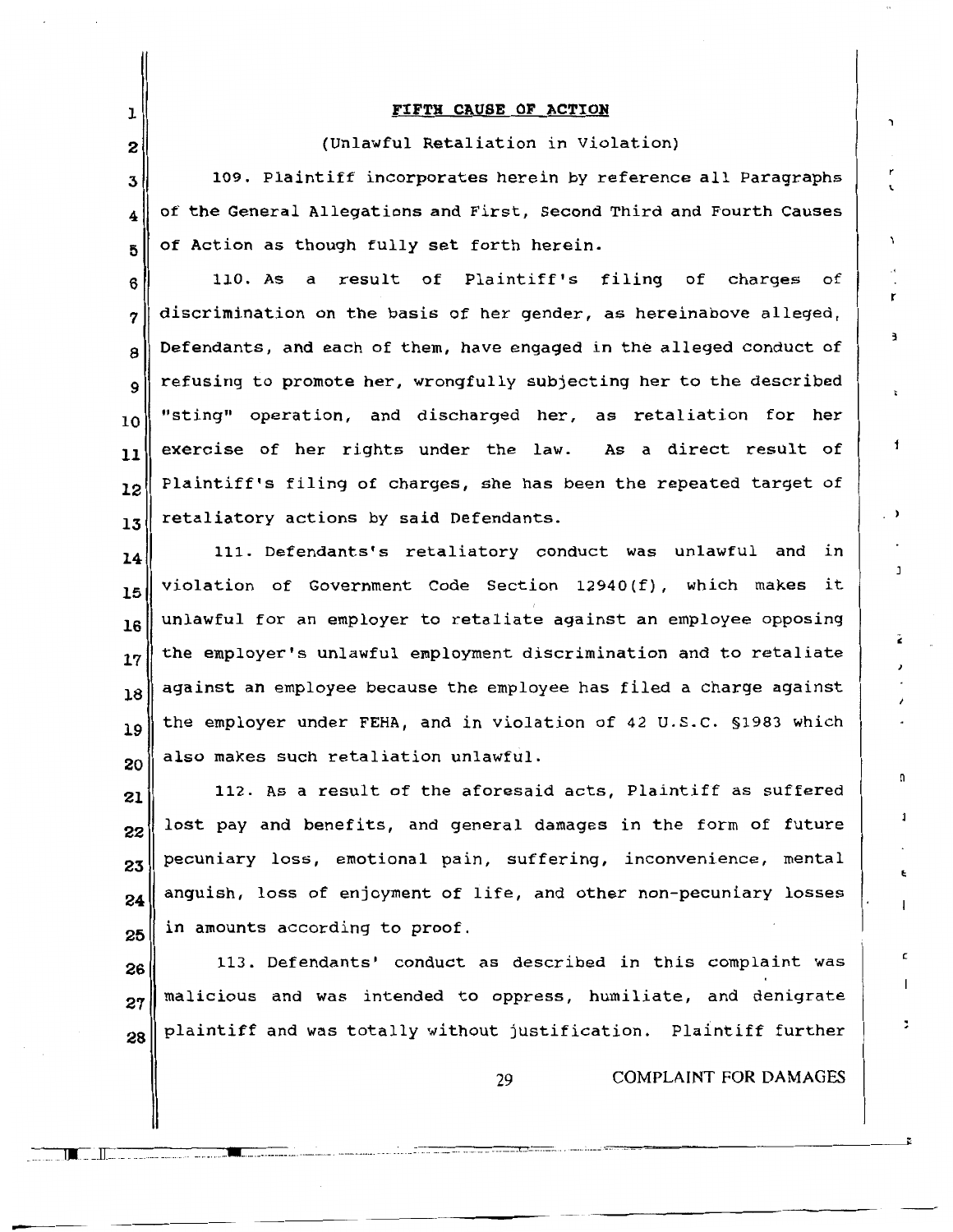alleges that the conduct of defendants in sexually harassing  $2\parallel$  plaintiff was done while defendants' employee was on duty and was only possible due to defendants' employee's official status as  $_4\parallel$  plaintiff's supervisor, and was related to his performance of his official duties and was done in his capacity as a member of defendant employers' personnel while acting pursuant to his official  $7 \parallel$  duty, and interfered with plaintiff's abilities to perform her duties. In doing the acts set forth above, Defendants and each of them knew of the ongoing harassment. The advance knowledge and  $_{10}$  conscious disregard of these actions by Defendants and each of them, warrants the assessment of punitive damages.

 $\Vert 12\Vert$  114. Based upon the foregoing, Plaintiff has no adequate remedy 13 14 15 16 17 18 at law. Plaintiff is suffering, and will continue to suffer great and irreparable loss, damage and injury and is therefore compelled to seek injunctive relief compelling defendant CITY to cease and desist from all retaliatory conduct and return her to her rank of sergeant with all accrued seniority and benefits as though the wrongful, illegal and retaliatory conduct of CITY had not occured.

#### 19

#### PRAYERS FOR RELIEF

20 21 22 1. For special damages, compensatory damages, and general damages against Defendants, and each of them, in an amount according to proof, including lost earnings and other employee benefits, past  $23$  and future, costs of seeking other employment, and damages for  $24$  emotional distress, humiliation, and mental anguish;

 $25$  2. For punitive damages against defendants in an amount  $26$  appropriate to punish defendants and deter others from engaging in  $27$  similar misconduct, according to proof;

<u>| I</u>

 $28$  3. For injunctive relief, including returning Plaintiff to

30 COMPLAINT FOR DAMAGES